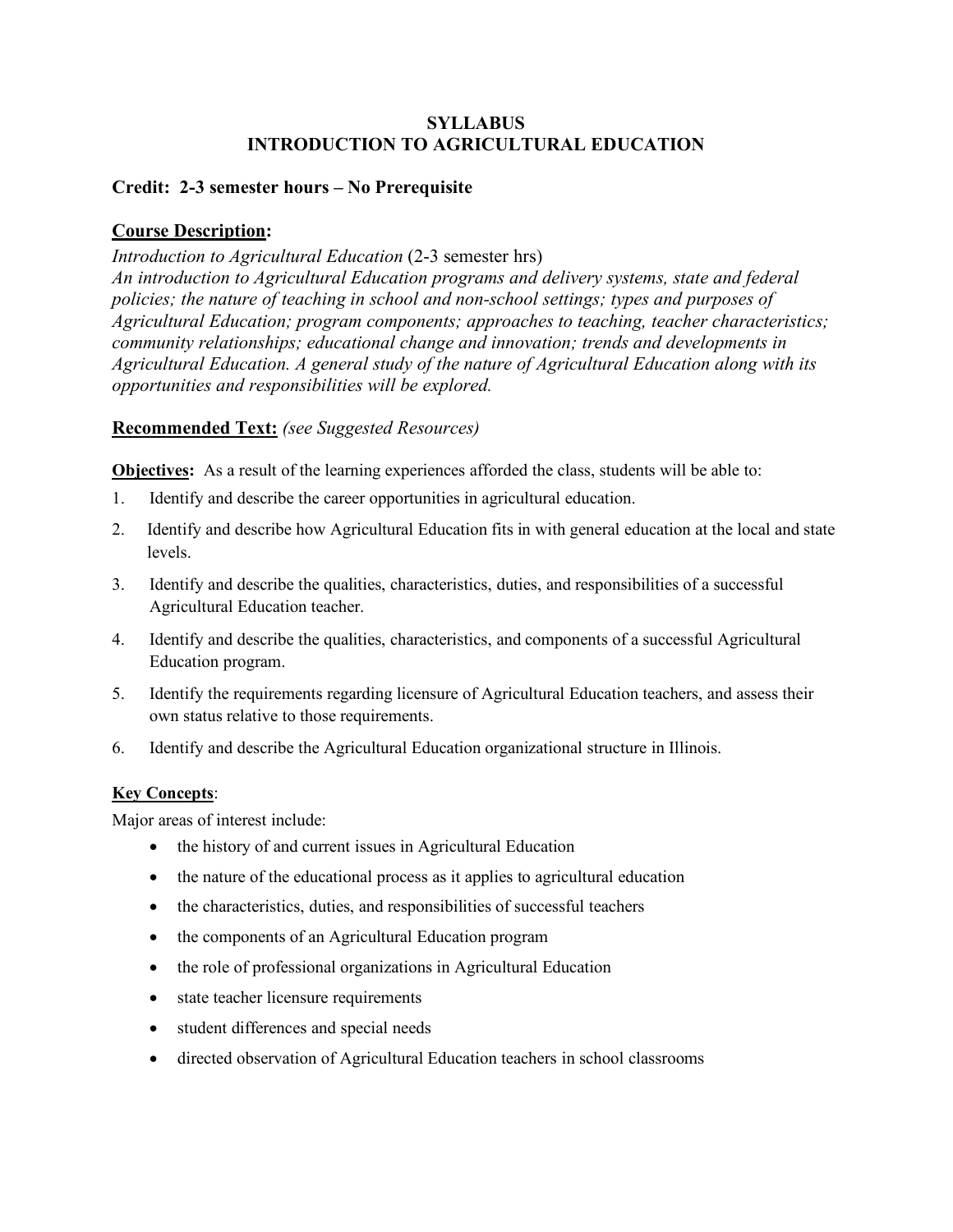### **Topic Schedule**: (*Note: need to include number of sessions per topic area)*

- I. Career Opportunities in Agricultural Education
- II. Scope and objectives of Career and Technical Education in Agriculture
	- A. New Illinois Learning Standards
	- B. College and career readiness
	- C. AFNR Standards
	- D. Common Career and Technical Core
- III. Duties and responsibilities of an educator in agriculture
- IV. Characteristics of an outstanding program in Agricultural Education
- V. Programs of Agricultural Education
	- A. Agriculture Literacy within K-6
	- B. Grades 7-8
	- C. High School & Area Career Centers
	- D. Community Colleges
	- E. Universities
	- F. Community Education Agricultural
	- G. Quality Components of a successful Agricultural Education program
- VI. FFA Programs and FFA Alumni
- VII. Supervised Agricultural Experience Programs & AET
- VIII. Facilities and equipment
- IX. Instructional Methods and Resources
- X. New developments and issues in Career and Technical Education
- XI. Teacher Licensure
	- A. Review test/licensure schedule (TAP or ACT+Writing or SAT+Writing; Content Area Test; edTPA)
	- B. Recommend completion of TAP (or ACT+Writing or SAT+Writing) prior to end of sophomore year
	- C. Additional Endorsements
- XII. Leadership Activities
	- A. Conferences and Conventions
	- B. Coordinating a local Parliamentary Procedures contest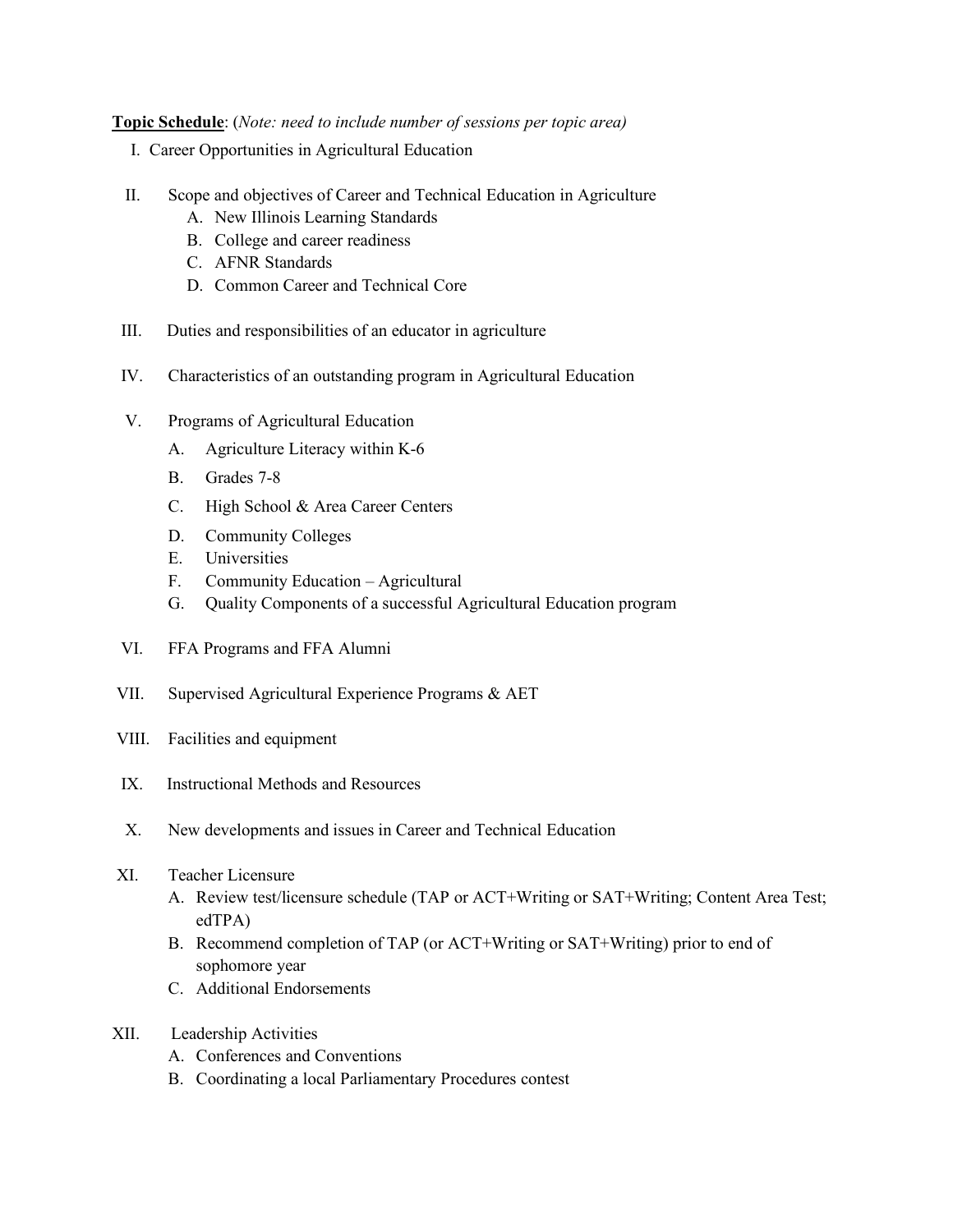## **Suggested Activities**:

- 1. Field trips to local high schools and Community Colleges & Universities
- 2. FFA CDE's and Award Programs and SAE Programs
- 3. Resource persons such as successful Agricultural Education teachers, FCAE staff, FFA alumni, and Illinois FFA Center staff, ITCS for Record Books, CFE or Regional Office of Education Superintendent
- 4. Teach a mini unit
- 5. Participate in IAVAT Student Branch conferences & CFFA
- 6. Conduct an Agricultural Education (Ag Literacy) program at fairs or local school districts
- 7. Job shadowing, clinical experience, internships, partner with Ag in the Classroom

**Qualifications of Instructors:** The preferred qualifications of the instructor of any course to be accepted should be:

- 1. B.S. degree in Agriculture with certification to teach high school Agricultural Education.
- 2. Three (3) years experience in teaching high school Agriculture.
- 3. Masters degree in Agriculture with specialized training for teaching.

## **References and Supplemental Resources**:

*The Agricultural Education Magazine ACTE Techniques Magazine Official FFA Manual;* latest edition *FFA Advisors Handbook FFA Student Handbook Handbook on Agricultural Education in Public Schools;* Phipps et al *IAVAT/FFA Advisor's Guide ISBE Curriculum available through MyCAERT MAGIC Kits Ag Teachers Manual (PDF download available) New Horizons IACTE Progress Making a Difference (LPS) Local Program Success (FFA.org) www.teacheredcenter.ilstu.edu (ISU certification page) agriculture.illinoisstate.edu/programs/education (ISU Ag Ed website) aged.illinois.edu (U of I Ag Ed website) www.siuc.edu*; teachag.siuc.edu *www.wiu.edu/ag (WIU School of Ag website)*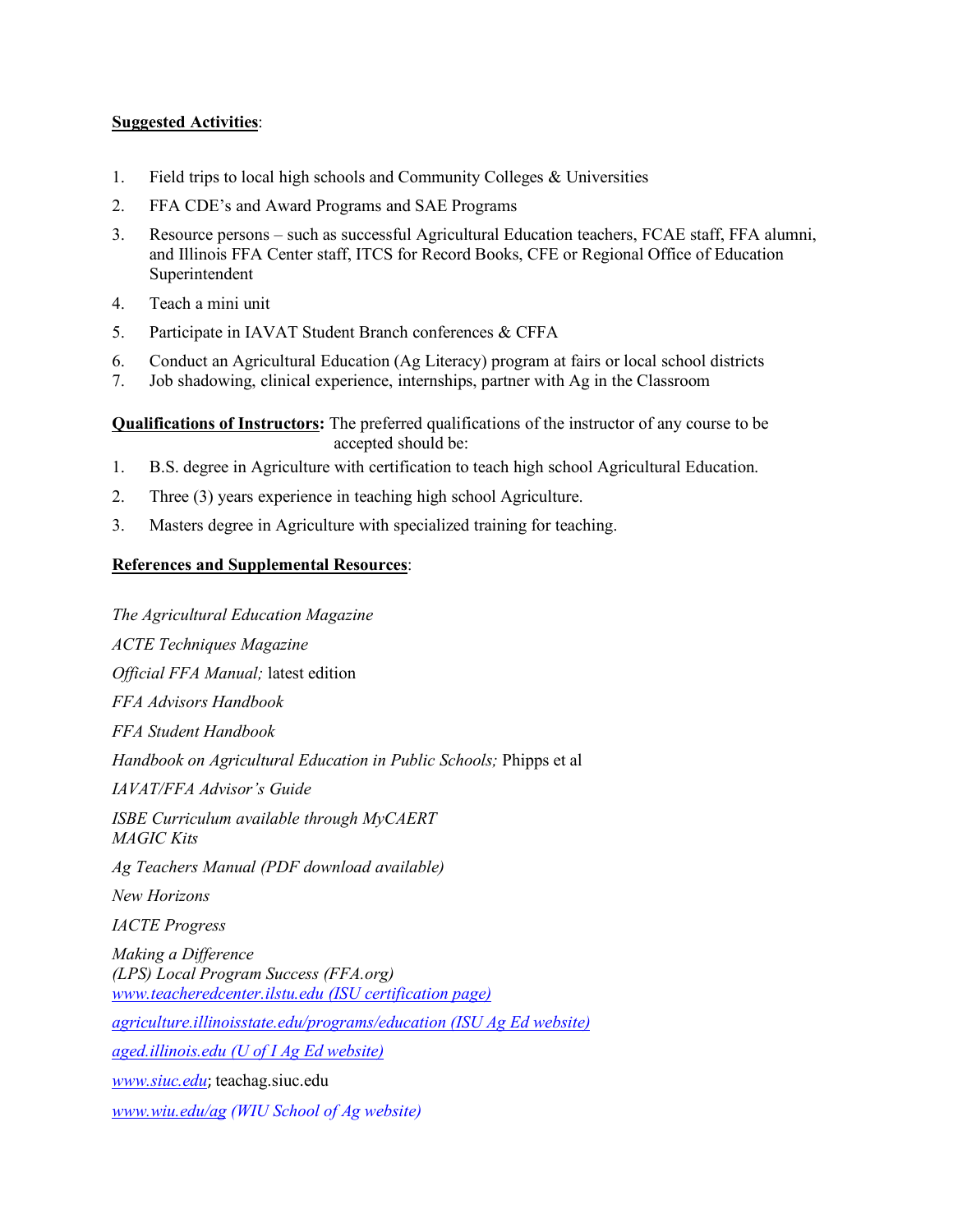*www.wiu.edu/cpep (WIU certification page) www.isbe.net/certification/default.htm (ISBE certification website) www.agintheclassroom.org www*.*agriculturaleducation.org www.naae.org www.ffa.org www.IAVAT.org www.IACCAI.org http://www.aces.illinois.edu www.isbe.net/career/pdf/ag-ed-plan.pdf isbe.state.il.us/ECS/default.htm www.illinoisffa.org www.teachag.net*

*www.mycaert.com*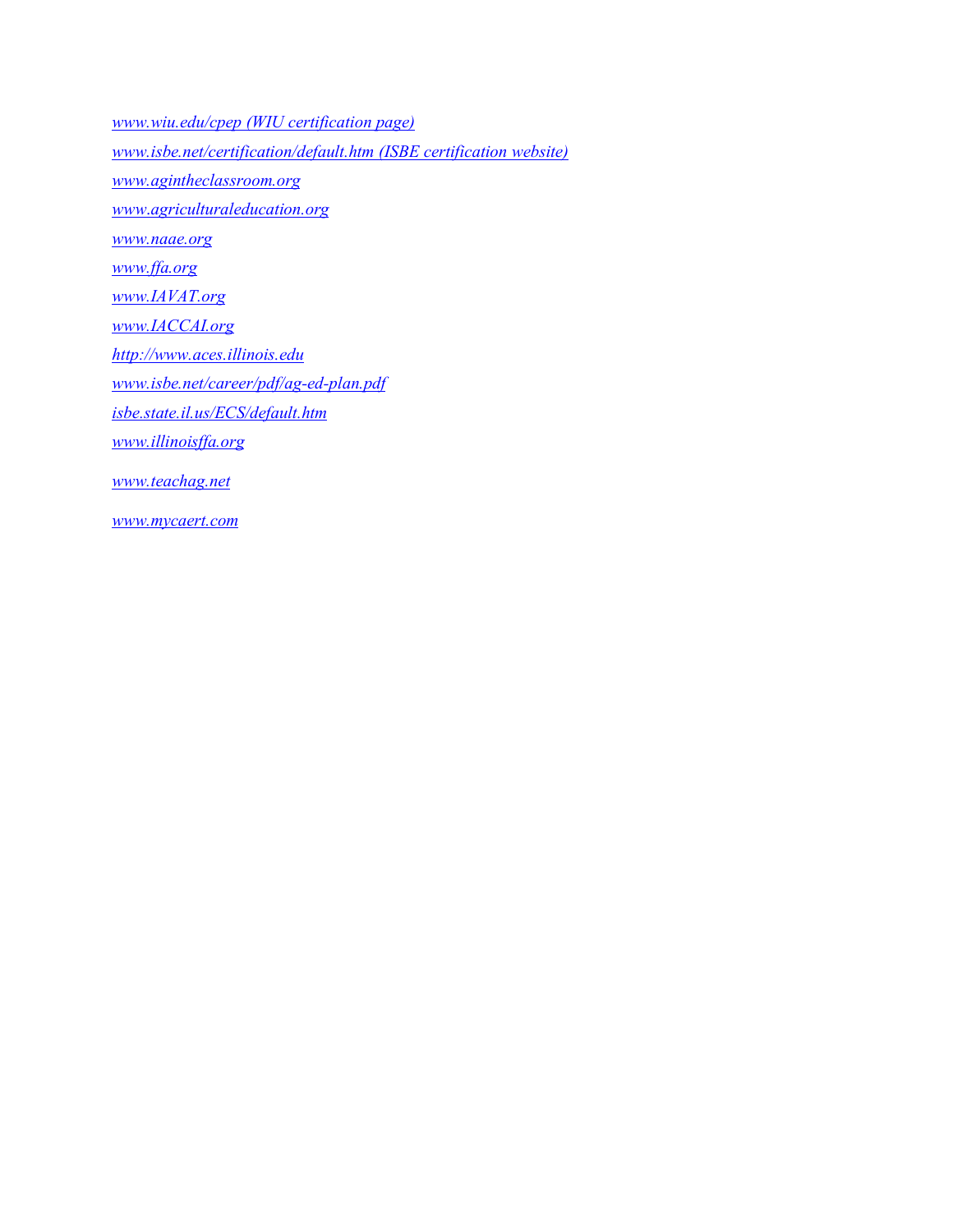# **SYLLABUS INTRODUCTORY MICROCOMPUTER SKILLS FOR AGRICULTURE Revised October 2018**

## **Credit: 3 or 4 Semester hours – No Prerequisite**

## **Course Description:**

*Introductory Computer Skills in Agriculture* (3 semester hrs)

Introduction to computer hardware, file manipulation, printers and the use of word processing, electronic presentations and communications, graphics, spreadsheet, database management and web development software. Also includes solution of agriculture data-related problems and use of prepared software and templates.

**Objectives:** As it relates to the Agricultural industry, the student will...

- 1. Effectively operate a computer keyboard, mouse, and other input peripheral devices.
- 2. Effectively use an operating system to manage files.
- 3. Effectively use word processing software.
- 4. Effectively use spreadsheet software.
- 5. Effectively use database management software.
- 6. Effectively use graphics and presentations software
- 7. Effectively use computer-related applications such as electronic communications, the World Wide Web, web development, e-mail, web search engines, keyword selection and evaluation of results.

#### **Suggested Software/Text:**

- **1. SAM 2013 Assessment**
- **2. Go with Microsoft Office; Current Edition**
- **3. Exploring Microsoft Word Comprehensive**
- **4. PCMars**
- **5. Cattle Max**
- **6. Slater Farms**
- **7. Google Sites**
- **8. Wix & Wordpress**
- **9. Prezi & Canva**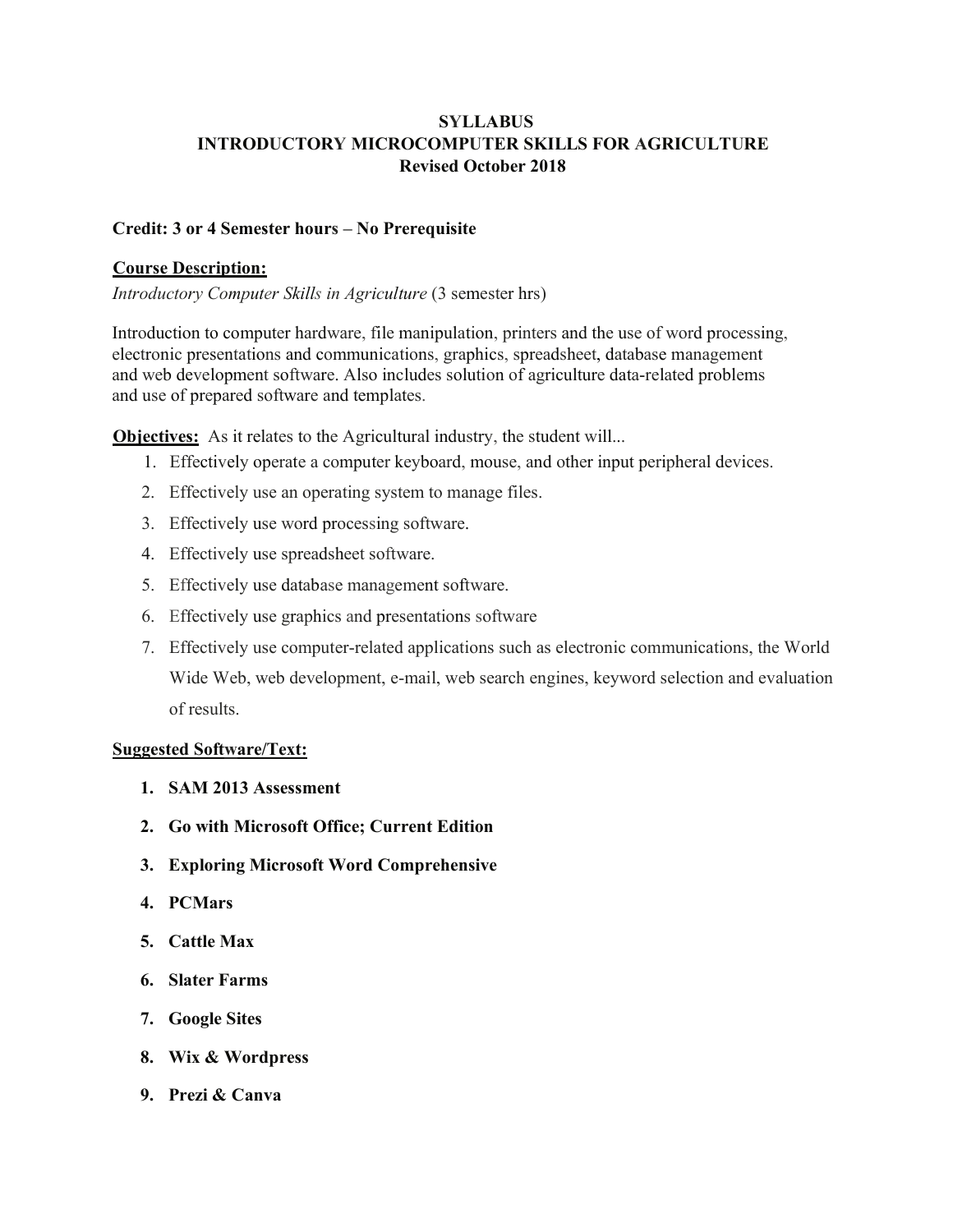| <b>Topics:</b> |                                                         | <b>Hours</b> |
|----------------|---------------------------------------------------------|--------------|
| 1.             | Introduction to the computer, hardware, and peripherals | 1            |
|                | 2. Operating systems and file management                | $1 - 2$      |
|                | 3. Word Processing                                      | $6 - 11$     |
|                | 4. Spreadsheets                                         | $12 - 16$    |
| 5.             | Database Management                                     | $7-9$        |
| 6.             | Graphics and Presentations                              | $4-6$        |
| 7.             | Explore commercial or prepared software and templates   | $3-6$        |
| 8.             | Electronic Communications and Internet Applications     | 3            |
| 9.             | E-commerce                                              | optional     |
|                | <b>Total</b>                                            | 48           |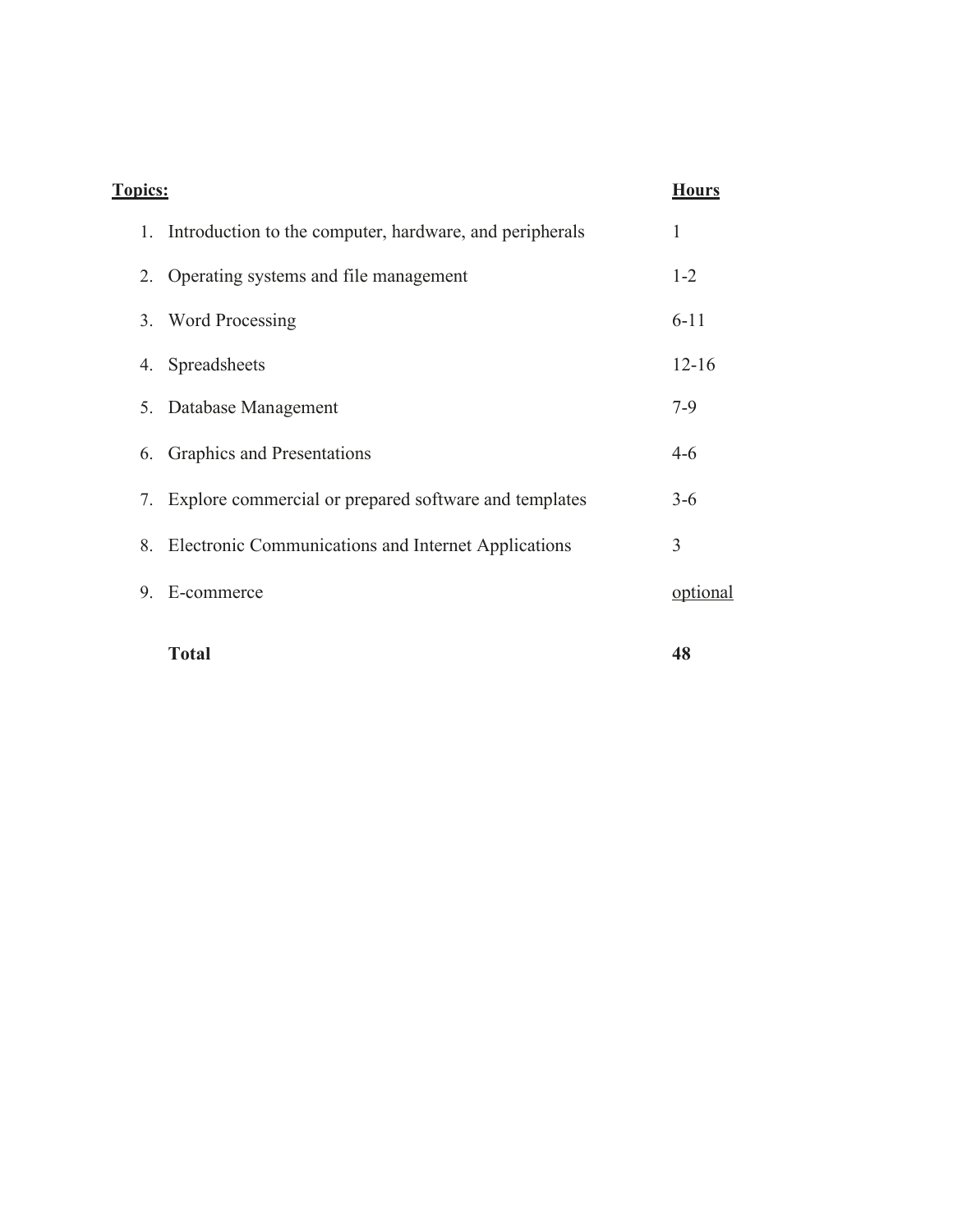# **Syllabus 2015 Introductory Crop (Plant) Science**

Credit: 3-4 semester hours (includes minimum 1 credit hour lab requirement) No Prerequisite

# **Course Description:**

*Introduction to Crop or Plant Science* (3-4 semester hours, which includes minimum 1 credit hour lab)

The basic principles of plant growth, including human and environmental influences and the theoretical and practical application of agronomic principles to crop production. Includes the historical and economic importance of crop plants for food, feed, and fiber; origin, classification, and geographic distribution of field crops; environmental factors and agronomic problems; crop plant breeding, growth, development, and physiology; cropping systems and practices; seedbed preparation, tillage, and crop establishment; pests and controls; and harvesting.

# **Objectives:**

- 1. The student will be able to identify and explain the importance of crops on world food production.
- 2. Identify and describe the basic principles of plant growth.
- 3. Evaluate the theoretical and practical aspects of agronomic principles.

# **Suggested Texts: (Current Edition)**

*Crop Science: Principles and Practices.* R. Mullen*.* Pearson Custom Publishing. *Introduction to Plant Science.* R. Parker. Delmar Cengage Learning. *Plant Science: Growth, Development, and Utilization of Cultivated Plants.* M. McMahon, A. Kofranek, and V. Rubatzky, Pearson. *Principles of Field Crop Production.* J. Martin, R. Waldren, and D. Stamp, Pearson. *Principles of Crop Production,* Acquaah. *Introduction to Agronomy,* Sheaffer & Moncada *Plant and Soil Science,* R. Parker, Delmar Cengage Learning

# **Topics: Periods**

- I. Importance of Crop Plants Food, Feed, Fiber, Fuel  $2-4$ 
	- A. Contributions
		- 1. To humankind and their welfare
		- 2. To the GDP
		- 3. To state gross product
		- 4. To balance of trade, etc…
	- B. Historical Significance
	- C. Economics
		- 1. Social
		- 2. Comparative Advantage
		- 3. Markets
		- 4. Transportation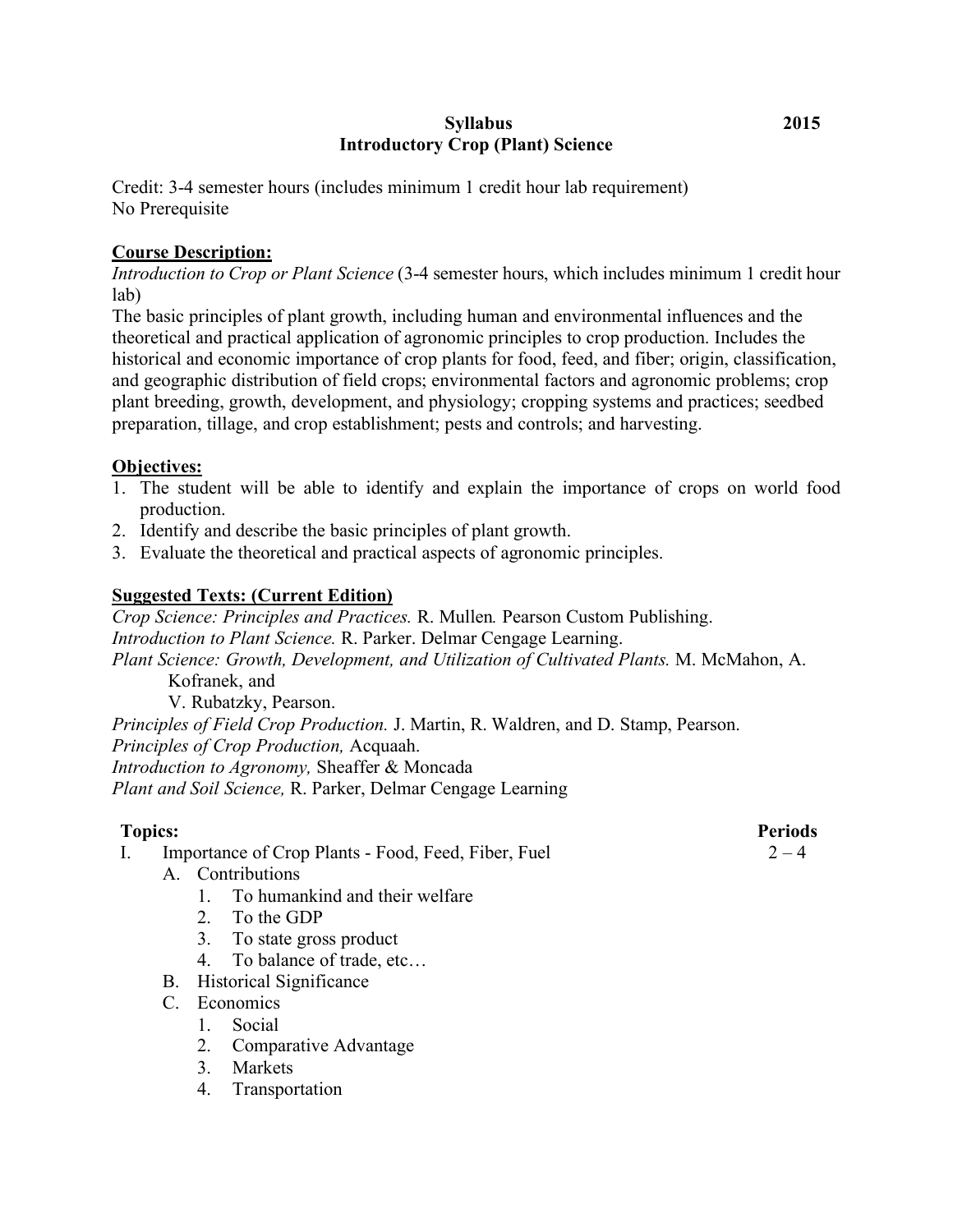|      | Population<br>5.                                                       |         |
|------|------------------------------------------------------------------------|---------|
| II.  | Origin, Classification, and Geographic Distribution of Field Crops     | $2 - 3$ |
| III. | Important Field Crops of the World                                     | $1 - 3$ |
|      | A. Grain                                                               |         |
|      | B. Oil                                                                 |         |
|      | C. Fiber                                                               |         |
|      | D. Sugar                                                               |         |
|      | E. Medical                                                             |         |
|      | F. Forage                                                              |         |
|      | G. Biofuel                                                             |         |
|      | IV. Crop Environmental Factors                                         | $4 - 6$ |
|      | A. Air                                                                 |         |
|      | B.<br>Light                                                            |         |
|      | Moisture (Water)<br>$C_{\cdot}$                                        |         |
|      | Temperature<br>D.                                                      |         |
|      | E.<br>Soil                                                             |         |
| V.   | Agronomic Problems, Perceptions and Questions                          | $3 - 4$ |
|      | World Population and Food Supply<br>A.                                 |         |
|      | Pollution - Air, Water, Soil<br>B.                                     |         |
|      | Organic and Sustainable Agriculture<br>$\mathbf{C}$ .                  |         |
|      | D.<br>Energy                                                           |         |
|      | Pesticides and Human Health<br>$E_{\perp}$                             |         |
| VI.  | Growth and Development of Crop Plants                                  | $4 - 6$ |
|      | A. Botany of Plants                                                    |         |
|      | Anatomy<br>1.                                                          |         |
|      | Morphology<br>2.                                                       |         |
|      | Identification<br>B <sub>r</sub>                                       |         |
|      | Seeds<br>1.                                                            |         |
|      | Crop Plants<br>2.                                                      |         |
|      | Form and Function<br>$C_{-}$                                           |         |
|      | 1.<br>Structure                                                        |         |
|      | Function<br>2.                                                         |         |
|      | Crop Propagation<br>D.                                                 |         |
|      | <b>Asexual Propagation - Vegetative</b><br>$\mathbf{I}_{\star}$        |         |
|      | Sexual Propagation - Seed<br>2.                                        |         |
|      | Seed Quality<br>a.                                                     |         |
|      | <b>State Laws</b><br>b.                                                |         |
|      | Crop Improvement Association (certified seed)<br>$\mathbf{c}$ .        |         |
|      | E. Growth Regulation and Development - Plant Regulators in Agriculture |         |
|      | Today and in the Future                                                |         |
|      | VII. Crop Physiology                                                   | $4 - 6$ |
|      | A. Essential Elements and Plant Nutrition                              |         |
|      | B. Role of Water and Water Management                                  |         |
|      | C. Photosynthesis / Respiration                                        |         |
|      | VIII. Cropping Systems and Practices                                   | $5 - 7$ |
|      | A. Monoculture                                                         |         |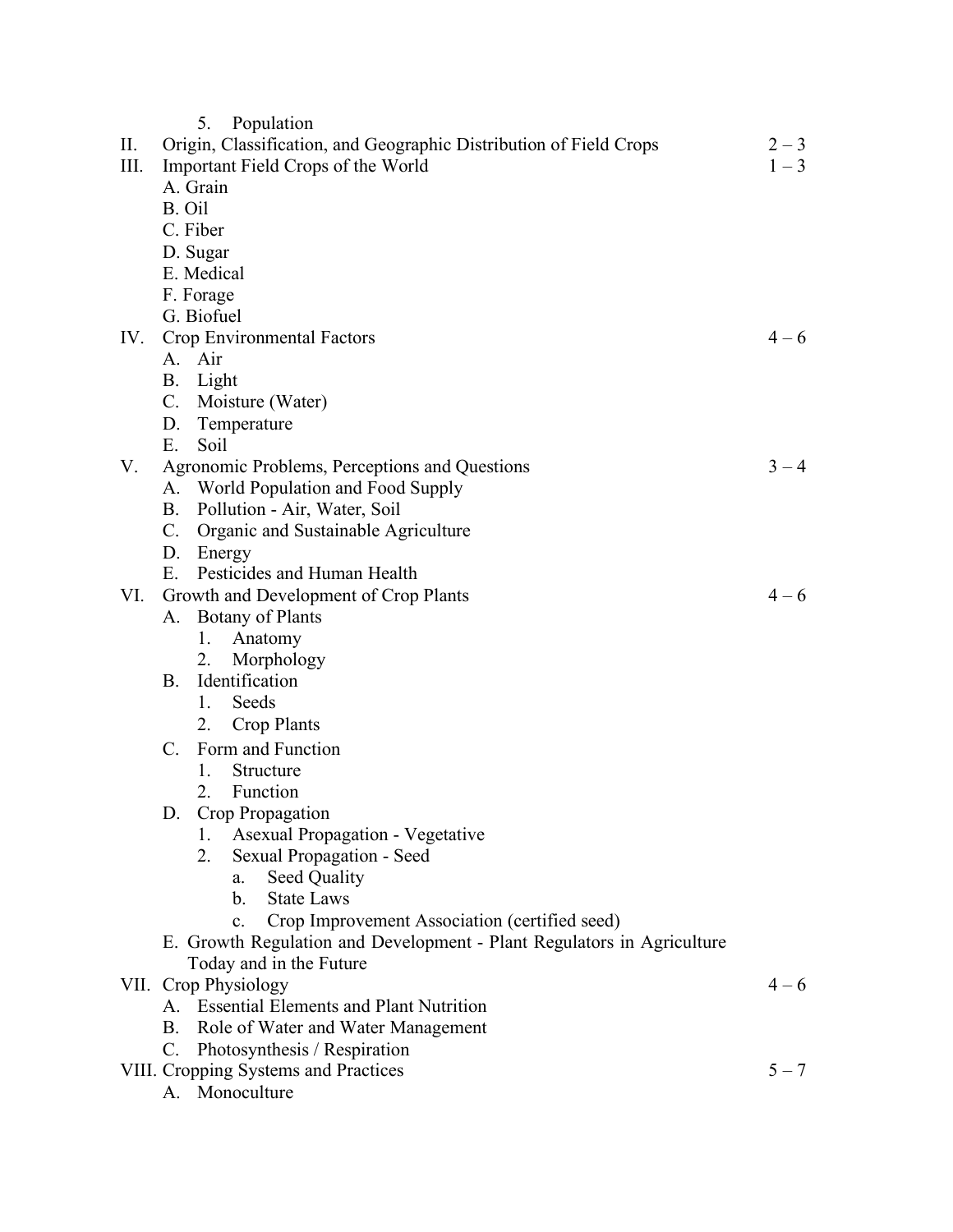|     | B. | Rotation                                      |  |
|-----|----|-----------------------------------------------|--|
|     |    | C. Multiple Cropping and Intercropping        |  |
|     |    | D. GIS/GPS Site Specific Applications         |  |
|     | Е. | <b>Organic Cropping Systems</b>               |  |
|     | F. | Seedbed Preparation                           |  |
|     |    | G. Stand Establishment - Seeding Methods, etc |  |
|     |    | H. Conservation Tillage Systems and Practices |  |
|     |    | I. Harvesting and Storing                     |  |
|     |    | J. Cover Crops                                |  |
|     |    |                                               |  |
| IX. |    | <b>Integrated Pest Management</b>             |  |

- A. Pests Control and Resistance Management
	- 1. Insects
	- 2. Diseases
	- 3. Weeds
	- 4. Nematodes
- X. Crop Breeding and Improvement  $3-5$ 
	- A. Genetics
	- B. Plant Introduction
	- C. Selection
	- D. Hybridization
	- E. Mutation
	- F. Genetic Modification
	- G. Value Added Traits
	- H. Biotechnology

#### **Suggested Lab Exercises:**

Agronomy Equipment Fertilization and Seed Formation Morphology of Grasses and Legumes Pest Identification, Scouting and IPM Grain Grading and Crop Judging Seed Identification, Quality and Certification Vegetative and Floral Identification of Crops and Weeds Germination, Emergence and Seedling Development of Monocots (Corn) and Dicots (Soybeans) Crop Problem Scenarios (Troubleshooting) DNA Extraction Exercise Biotechnology Tour Agronomic Companies Yield Checks Erosion Lab Using Real Farm Information Research Analysis and Interpretation Biofuels Fertilizers and Applications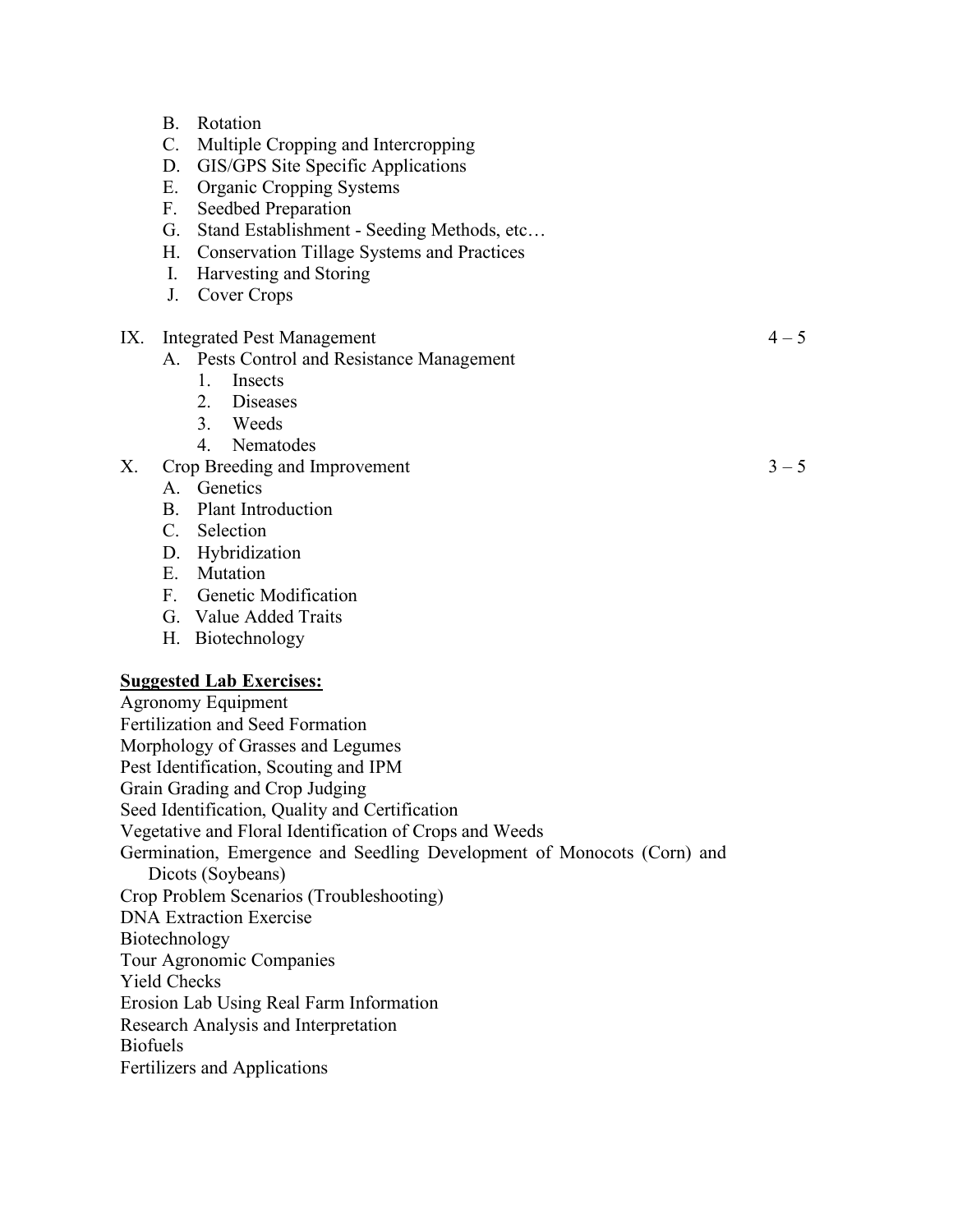*Note: Use of live plants or a series of demonstrations from seeds to mature plant development is recommended.*

# **Suggested References**

| Modern Corn and Soybean Production. R. Hoeft, E. Nafziger, R. Johnson, and S. Aldrich,                           |
|------------------------------------------------------------------------------------------------------------------|
| MCSP Publications. (http://www.mcsp-pubs.com/)                                                                   |
| Illinois Pesticide Applicator Training Manuals. Pubs Plus, University of Illinois.                               |
| https://web.extension.illinois.edu/psep/manuals.php                                                              |
| Plant Pathology - Plant Disease Series (RPD), University of Illinois VISTA.                                      |
| $($ http://www.ag.uiuc.edu/~vista/pubs.html. $\underline{1}$ )                                                   |
| Field Crop Scouting Manual. Pubs Plus, University of Illinois.                                                   |
| (https://pubsplus.illinois.edu/)                                                                                 |
| Weeds of the Great Plains. Nebraska Department of Agriculture.                                                   |
| (http://www.nda.nebraska.gov/forms/nw11.pdf)                                                                     |
| Crop Production. J. Vorst.                                                                                       |
| (http://www.stipes.com/agriculture.html).                                                                        |
| Corn & Soybean Field Guide. Purdue University.                                                                   |
| (https://ag.purdue.edu/agry/dtc/Pages/CSFG.aspx)                                                                 |
| Ag Forage Field Guide, Purdue University – currently not available.)                                             |
| Crop Production: Evolution, History, and Technology. C. Wayne Smith. Wiley.                                      |
| Alfalfa Management Guide. D. Undersander, R. Becker, D. Cosgrove, E. Cullen, J. Doll, C.                         |
| Grau, K. Kelling, M. Rice, M. Schmitt. American Society of Agronomy.                                             |
| Illinois Agronomy Handbook, details                                                                              |
| Crop Sciences Lab Manual, ITCS.                                                                                  |
| Weeds of the South by Charles T. Bryson and Michael S. DeFelice. University of Georgia Press                     |
| Weeds of the Midwest by Charles T. Bryson and Michael S. DeFelice. University of Georgia Press                   |
| <b>Purdue Crop Management CDs</b>                                                                                |
| https://www.agry.purdue.edu/soybeancd/Crop-Series-Order-Form7-7-08.pdf                                           |
| Pastures for Horses: A Guide to Rotational Grazing CD                                                            |
| http://learningstore.uwex.edu/%2FPastures-for-Horses-A-Guide-to-Rotational-GrazingCD-P98.aspx                    |
| Herbicide Mode of Action and Crop Injury Symptoms CD                                                             |
| http://shop.extension.umn.edu/Default.aspx                                                                       |
| Illinois Agricultural Education Curriculum Resources                                                             |
| http://www.agriculturaleducation.org/curriculum/                                                                 |
| YouTube                                                                                                          |
| <b>History Channel</b>                                                                                           |
| USDA National Agricultural Statistics Service (NASS) http://www.nass.usda.gov/                                   |
| How a Corn Plant Develops                                                                                        |
| http://www.biologie.uni-hamburg.de/b-online/library/maize/www.ag.iastate.edu/departments/agronomy/corngrows.html |
| How the Soybean Plant Develops                                                                                   |
| http://extension.agron.iastate.edu/soybean/production_growthstages.html                                          |
| Soybean Diagnostic Guide                                                                                         |
| http://www.plantsci.missouri.edu/soydoc/startup.htm                                                              |
| Pest Management and Crop Development Newsletter (University of Illinois)                                         |
| http://www.ipm.uiuc.edu/bulletin/index.php                                                                       |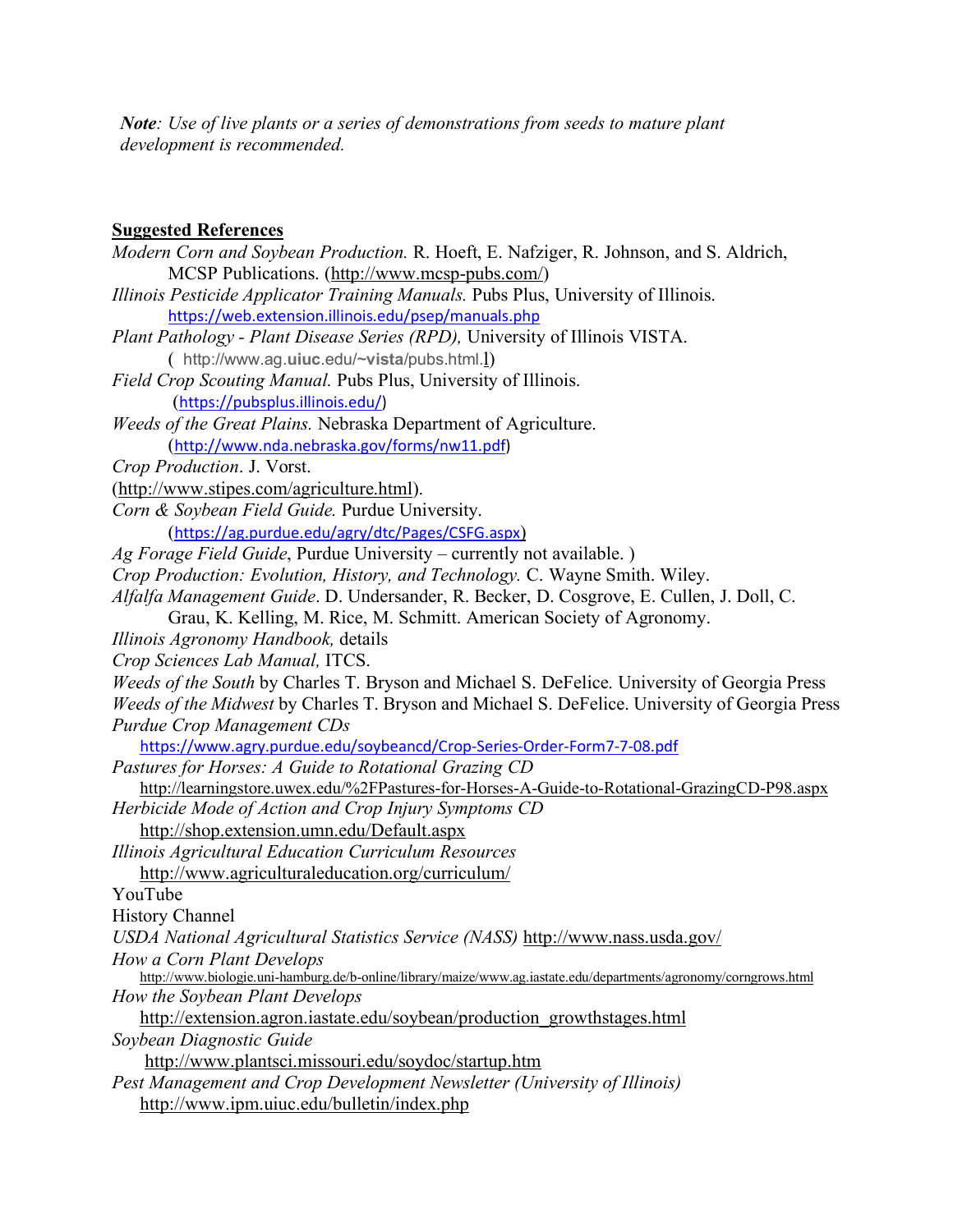*Purdue Forage Information* http://www.agry.purdue.edu/ext/forages/ *University of Illinois IPM* http://www.ipm.uiuc.edu/fieldcrops/index.html *Illinois Agricultural Education* http://www.agriculturaleducation.org *Illinois High School Curriculum* http://www.mycaert.com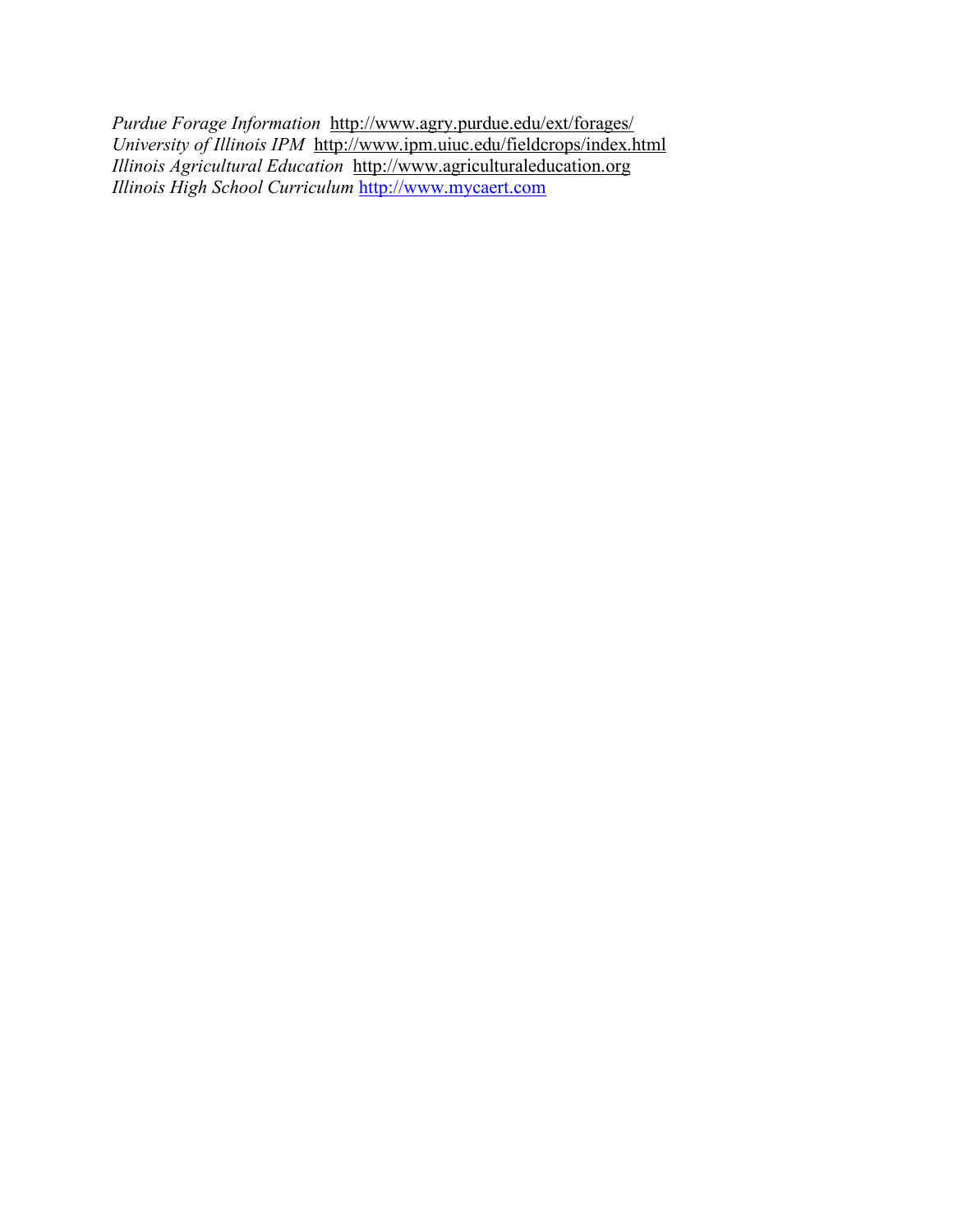# **SYLLABUS INTRODUCTORY AGRICULTURAL ECONOMICS**

**Credit: 3-4 semester hours No prerequisite**

### **Course Description**

*Introductory Economics of Food, Fiber, and Natural Resources* (3-4 semester hrs)

An introduction to the principles of economics including production principles; production costs, supply and revenue; profit maximization; consumption and demand; price elasticity; market price determination; and competitive versus noncompetitive market models. These principles are applied to agriculture and the role of agriculture in the United States and world economies. Other topics include a survey of the world food situation; natural, human and capital resources; commodity product marketing; and agricultural problems and policies.

## **Objectives:**

- 1. To demonstrate a basic knowledge and understanding of the principles of economics and their application to agricultural problems.
- 2. To demonstrate a basic knowledge and understanding of the role of agriculture in the United States and world economies.

**Suggested Textbooks:** *The following books are suggested as texts for this course. Use of the current edition is recommended. Books are listed alphabetically by author.*

*Agricultural Economics and Agribusiness,* Cramer, Jensen, and Southgate, John Wiley *Agricultural Economics*, Drummond and Goodwin, Prentice Hall *Introduction to Agricultural Economics,* Penson, Capps, and Rosson, Prentice Hall *Economics of Resources, Agriculture and Food,* Seitz, Nelson, Halcrow

**References:** *The following are recommended references for use with this course.*

*FAST Tools and Resources,* the University of Illinois Extension Farmdoc website National Agricultural Statistics Service (NASS), United States Department of Agriculture Illinois Department of Agriculture Statistics US Census Data The Farming Game Economic Research Service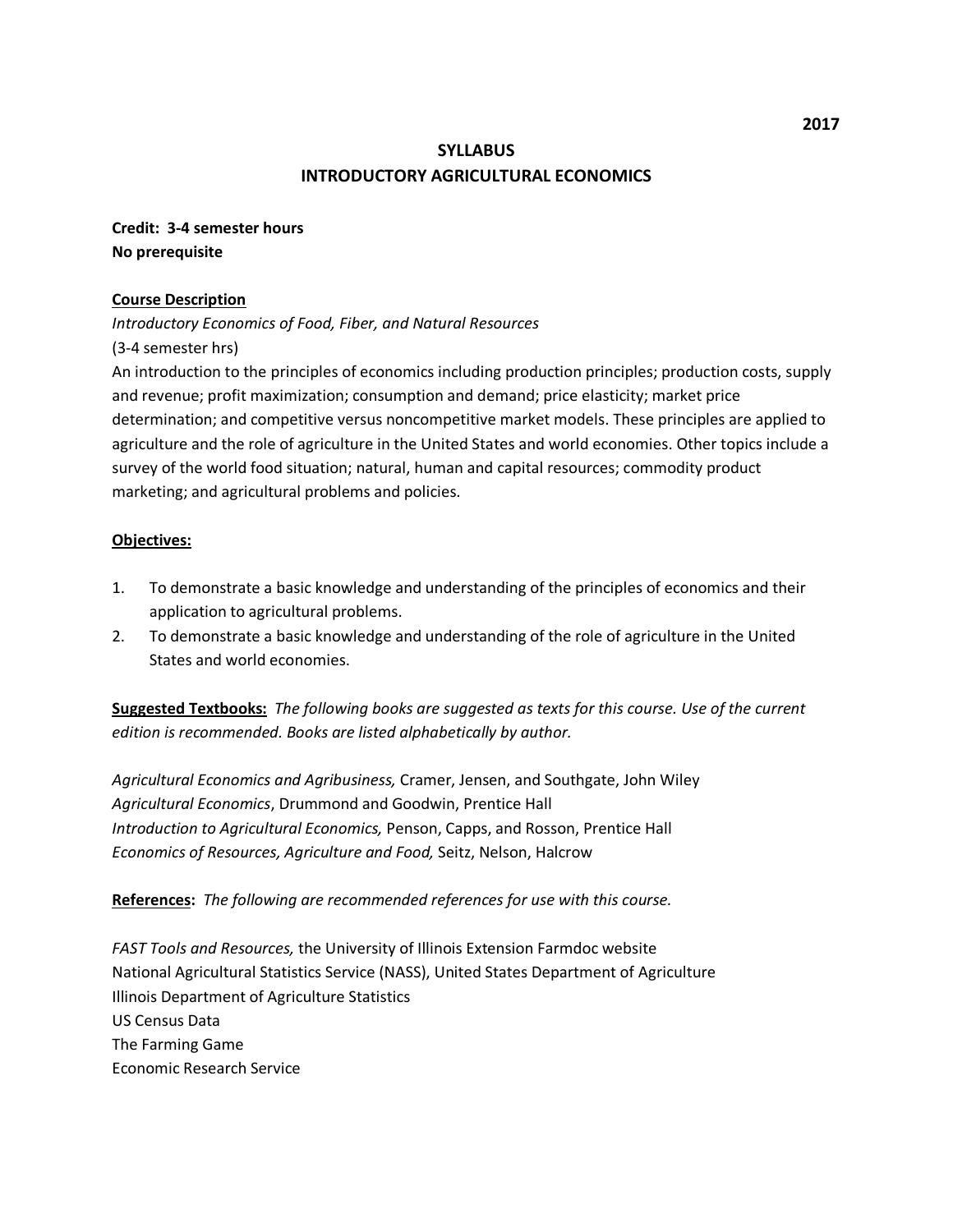| Topics: |                                                                                             | <b>Periods</b> |
|---------|---------------------------------------------------------------------------------------------|----------------|
| Τ.      | <b>Economics and Economic Growth</b>                                                        | 3              |
| Ш.      | <b>Characteristics of Agriculture</b>                                                       | 5              |
|         | Definition of Agriculture<br>Α.                                                             |                |
|         | Agricultural Economics as a Social Science<br>В.                                            |                |
|         | <b>Structure of Agriculture Sectors</b><br>C.                                               |                |
|         | Inputs Used and Products of Agriculture<br>D.                                               |                |
| III.    | Principles of Economics                                                                     | 15             |
|         | <b>Production Principles</b><br>А.                                                          |                |
|         | Production Costs, Supply and Revenue<br>В.                                                  |                |
|         | Principles of Profit Maximization and Loss Minimization<br>C.                               |                |
|         | D.<br>Principles of Consumption and Demand                                                  |                |
|         | Ε.<br><b>Price Elasticity Concepts</b>                                                      |                |
|         | Principles of Market Price Determination<br>F.                                              |                |
|         | G.<br>Competitive vs. Non-Competitive Market Models                                         |                |
| IV.     | <b>Global Issues</b>                                                                        | 5              |
|         | <b>Population Growth</b><br>А.                                                              |                |
|         | <b>World Food Production Trends</b><br><b>B.</b>                                            |                |
|         | C.<br>Trade in Agricultural Products                                                        |                |
|         | D.<br>The Role of Agriculture in Economic Growth                                            |                |
| V.      | Marketing Food and Agricultural Products                                                    | 5              |
|         | Functional and Institutional Approaches to Marketing<br>Α.                                  |                |
|         | Costs of Marketing Food and Agricultural Products<br>В.                                     |                |
|         | <b>Operation of the Futures Markets</b><br>C.                                               |                |
| VI.     | <b>Agricultural Problems and Policy Analysis</b>                                            | 7              |
|         | <b>Goals and Policies and Programs</b><br>А.                                                |                |
|         | Price and Income<br>В.                                                                      |                |
|         | C.<br><b>Resource Use</b>                                                                   |                |
| VII.    | <b>Other Topics</b>                                                                         | $5 - 8$        |
|         | (May Include: Natural Resources, Land Economics, Locally Grown Foods, agricultural finance) |                |

TOTAL 45-48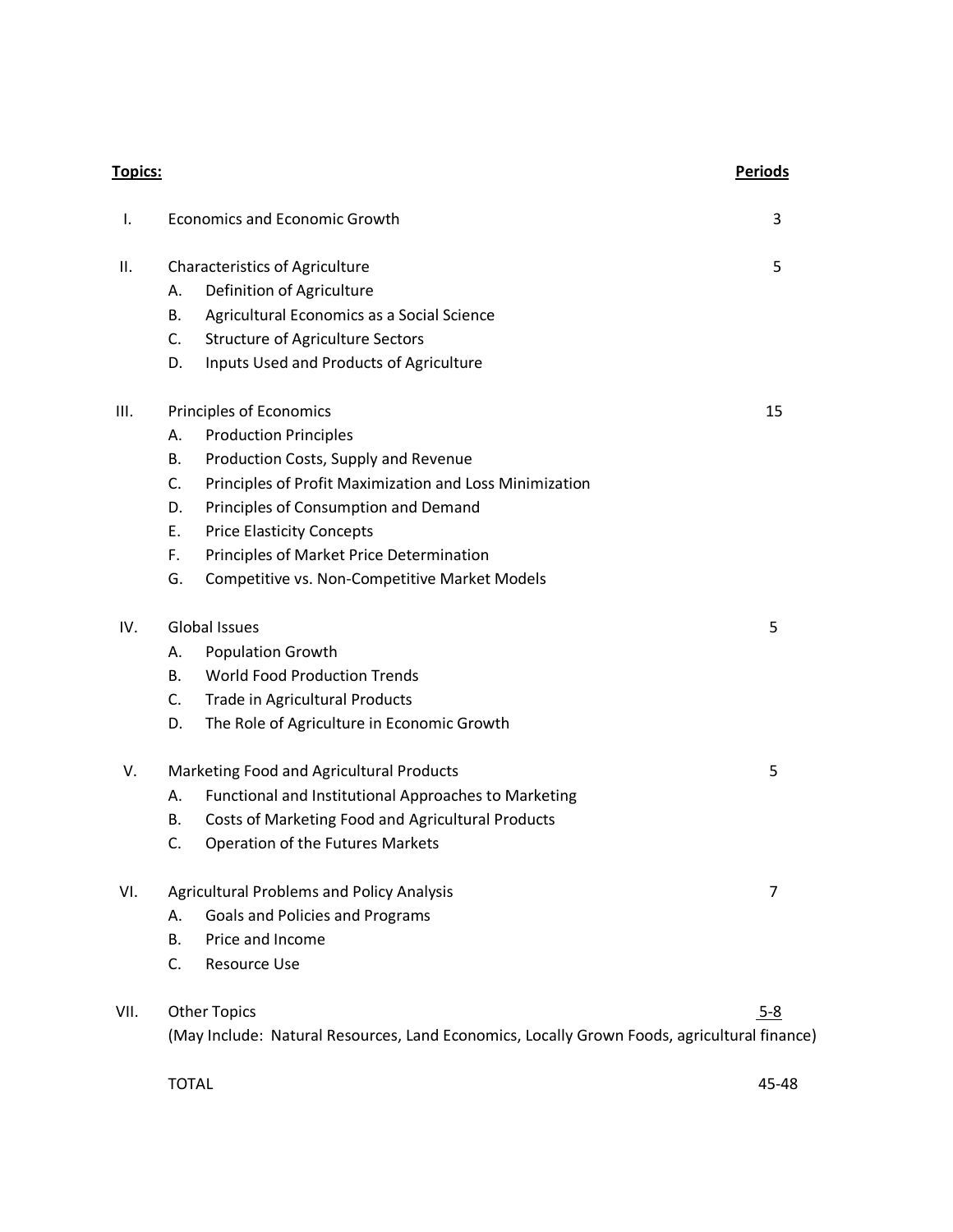(Outline for a four-hour course that would include macroeconomics is continued on the next page)

If a four-hour course including macroeconomics is taught, topic VII from above moves to become topic X, with the additional topics areas VII to IX below included

\_\_\_\_\_\_\_\_\_\_\_\_\_\_\_\_\_\_\_\_\_\_\_\_\_\_\_\_\_\_\_\_\_\_\_\_\_\_\_\_\_\_\_\_\_\_\_\_\_\_\_\_\_\_\_\_\_\_\_\_\_\_\_\_\_\_\_\_\_\_\_\_\_\_\_\_\_\_\_\_\_\_\_

| VII.                              |                | Measuring the National Economy      | 3     |
|-----------------------------------|----------------|-------------------------------------|-------|
|                                   | Α.             | The Circular Flow of Income         |       |
|                                   | В.             | <b>Measuring Inflation</b>          |       |
|                                   | C.             | Unemployment                        |       |
|                                   | D.             | Nominal vs. Real Income             |       |
|                                   |                | <b>VIII. Macroeconomic Policies</b> | 4     |
|                                   | Α.             | <b>Fiscal Policies</b>              |       |
|                                   | <b>B.</b>      | <b>Monetary Policies</b>            |       |
| <b>International Trade</b><br>IX. |                |                                     | 5     |
|                                   | А.             | Absolute vs. Comparative Advantage  |       |
|                                   | В.             | <b>Exchange Rates</b>               |       |
|                                   | $\mathsf{C}$ . | <b>Balance of Trade</b>             |       |
|                                   | D.             | <b>Balance of Payments</b>          |       |
|                                   | Ε.             | <b>Trade Policies</b>               |       |
|                                   |                |                                     |       |
|                                   | <b>TOTAL</b>   |                                     | 57-60 |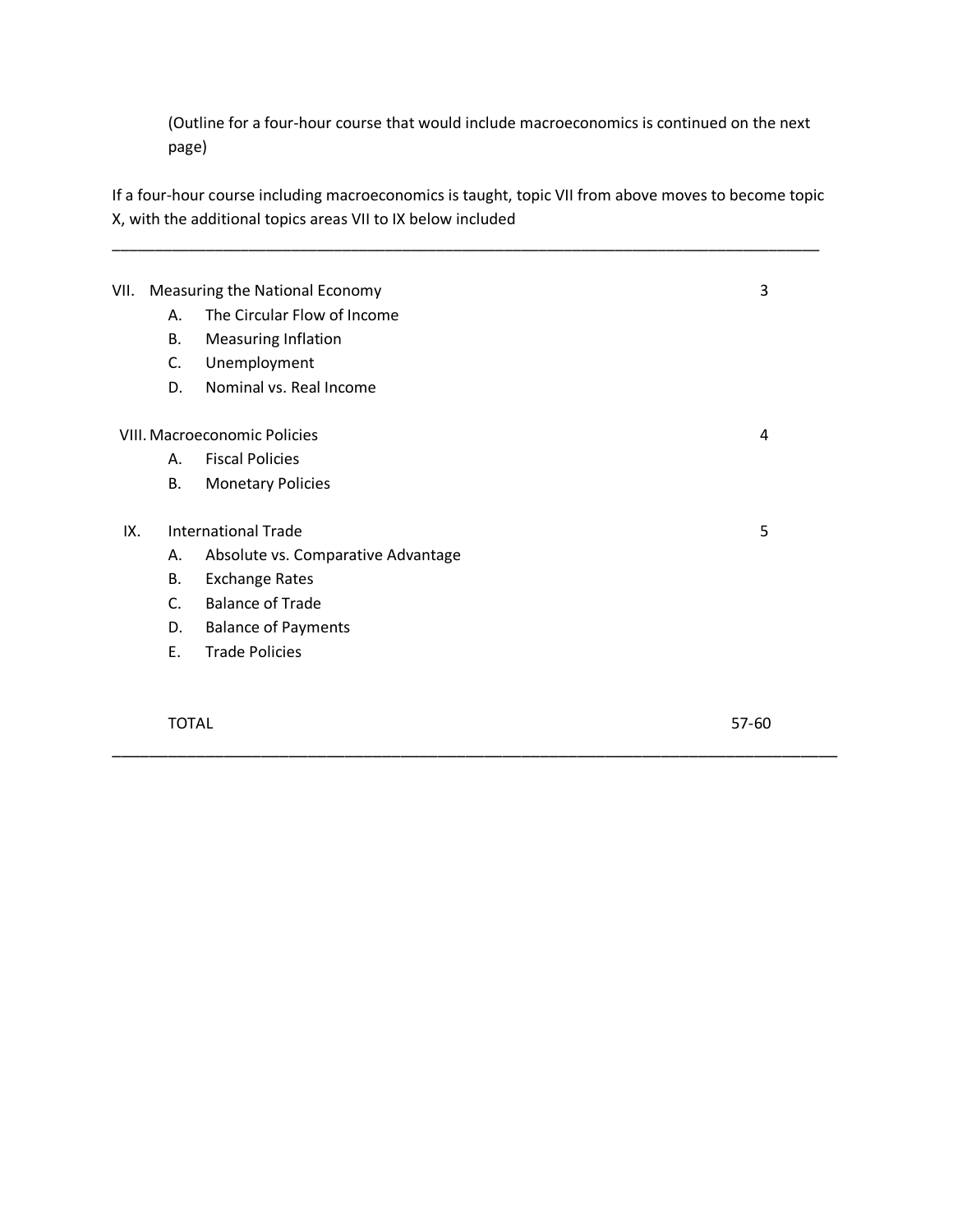# **SYLLABUS INTRODUCTION AGRICULTURAL MECHANIZATION**

**Semester hours: 3-4 No Prerequisite**

# **Course Description:**

*Introduction to Agricultural Mechanization* (3-4 semester hrs). An introduction to agricultural power and machinery (engines, power transmission including hydraulics, tillage machinery, calibrations, and harvesting equipment), agricultural electrification and applications (circuits, motors, controls, and materials handling and processing), agricultural structures (plans, loads, construction materials and layout and design), and soil and environmental technology systems (surveying, mapping, drainage and conservation structures).

# **Objectives:**

- 1. To provide an introduction to:
	- A. Agricultural Power and Machinery
	- B. Agricultural Electrification and Application
	- C. Agricultural Structures
	- D. Soil and Environmental Technology Systems
- 2. To develop skills using:
	- A. Surveying Equipment
	- B. Hand and power tools
	- C. Measuring devices, tools, and diagnostic equipment
	- D. Electrical wiring
	- E. Emerging Technologies
- 3. To develop abilities in mathematical applications (solving technical problems in a logical and legible manner)
- 4. To provide opportunities for career exploration in agricultural mechanization.
- 5. To develop a vocabulary of agricultural mechanization principles and applications.
- 6. To develop and practice safe work skills.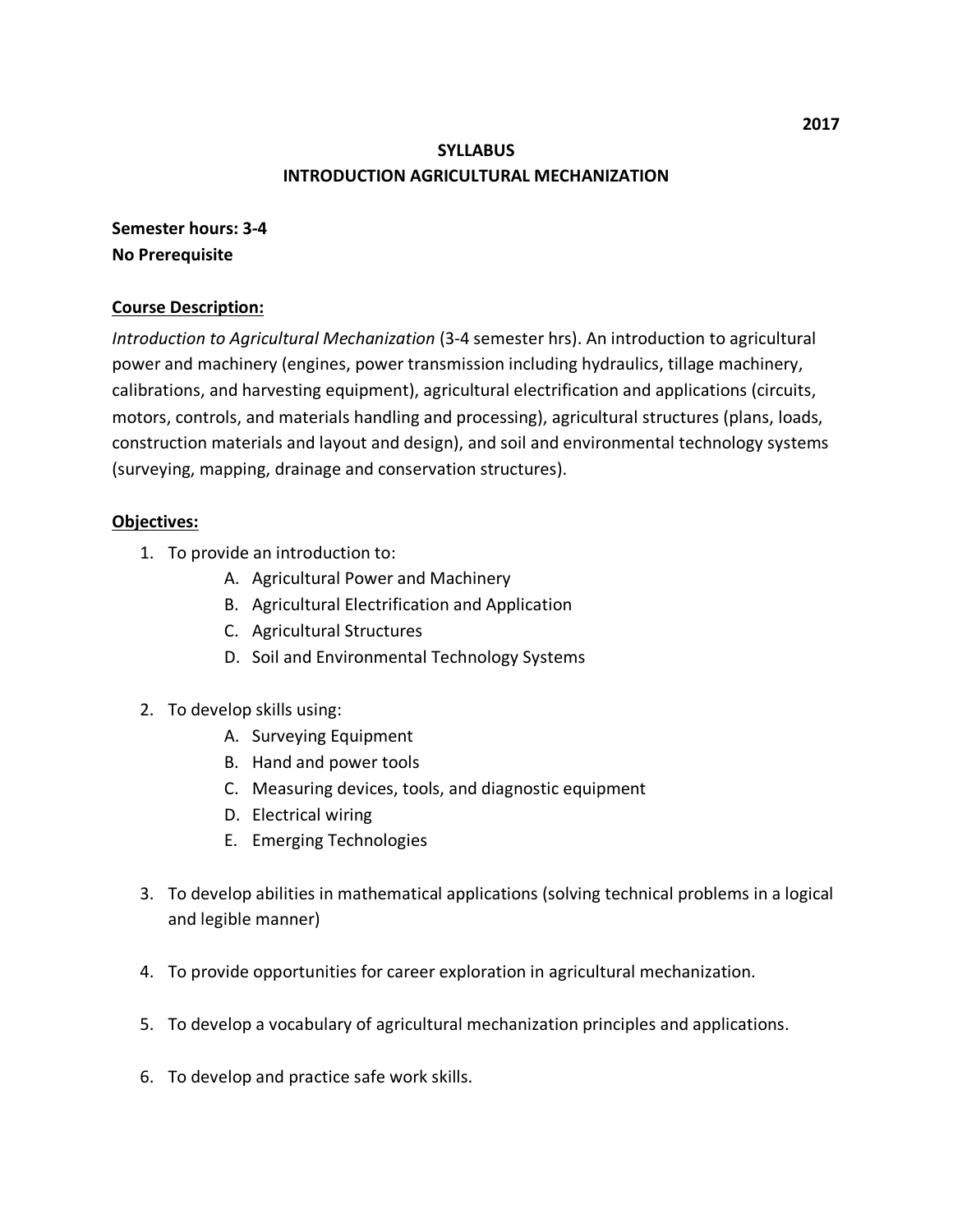# **Suggested Texts:** (current editions)

*Introduction to Agricultural Engineering Technology: A Problem Solving Approach, Field and Solie*

# **Suggested Auxiliary Texts or References:** (latest edition)

- 1. *Engineering Technology in Agriculture*, Southern Regional Land Grant College of Agriculture.
- 2. *Basic Engineering Principles*, Merkel
- 3. *Practical Farm Building*, Boyd
- 4. *Farm Field Machinery*, Finner
- 5. Selected AAVIM materials
- 6. Selected ITCS materials
- 7. Selected MWPS materials
- 8. Surveying auto tutorial aids; Mitchell and Bubenzer
- 9. Selected FOS and FOM manuals, John Deere and Company
- 10. Selected service manuals for engines and machinery
- 11. Illinois Ag Education library
- 12. Agricultural Mechanics Fundamentals and Applications, Herren

# **Topics:**

The following list includes more topics than can be covered in one course. It is suggested that appropriate topics can be selected from each of the four main subject areas.

| Subject Area<br><b>Periods</b>                   |           |  |
|--------------------------------------------------|-----------|--|
| <b>Agricultural Power and Machinery</b><br>ı.    | 10-16     |  |
| A. Engines                                       |           |  |
| <b>B.</b> Power Transmission                     |           |  |
| C. Tillage Planting, and Harvesting Equipment    |           |  |
| D. Calibrations                                  |           |  |
| II. Agricultural Electrification and Application | $10 - 16$ |  |
| A. Circuits                                      |           |  |
| B. Motors                                        |           |  |
| C. Controls                                      |           |  |
| D. Material Handling and Processing              |           |  |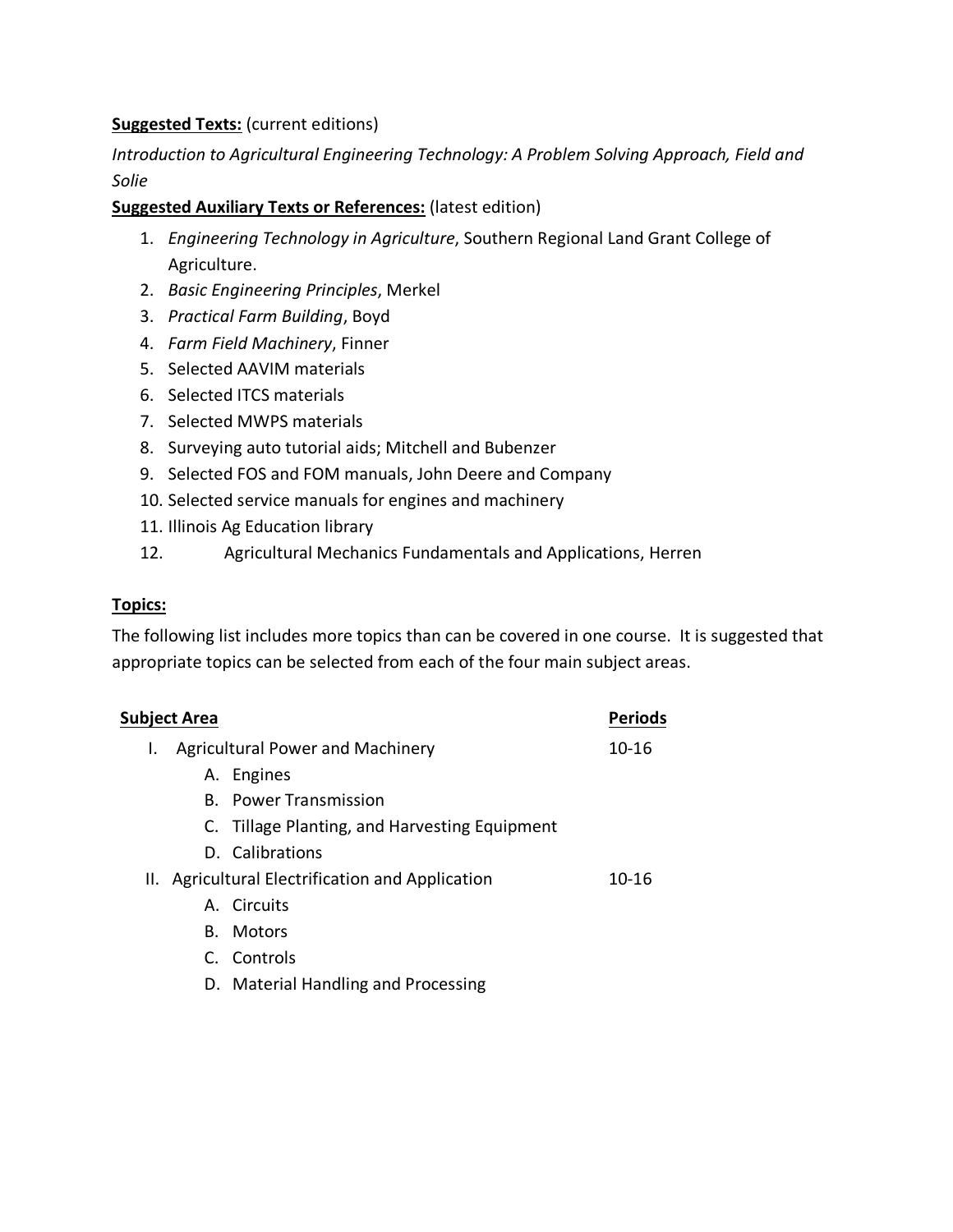| Subject Area |                                      | <b>Periods</b> |
|--------------|--------------------------------------|----------------|
|              | III. Agricultural Structures         | $10 - 16$      |
|              | A. Plans                             |                |
|              | B. Loads                             |                |
|              | C. Construction Materials            |                |
|              | D. Layout and Design                 |                |
|              | E. Metal Working                     |                |
|              | IV. Environmental Technology Systems | 10-16          |
|              | A. Surveying                         |                |
|              | B. Mapping                           |                |
|              | C. Conservation Structures           |                |
|              | D. Drainage                          |                |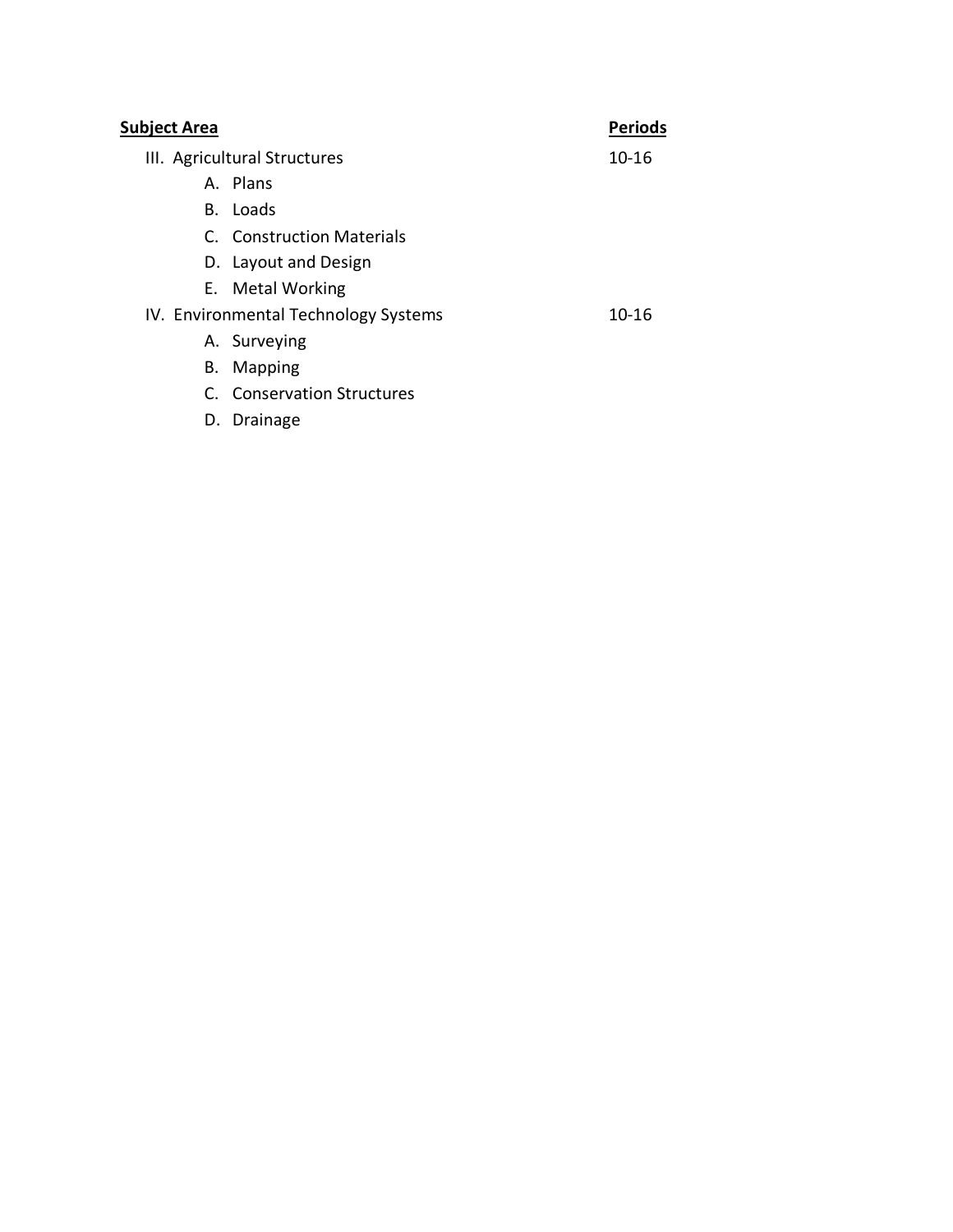# **SYLLABUS INTRODUCTION TO HORTICULTURE**

## **Credits: 3 or 4 Semester Hours**

## **Course Description:**

An introduction to the principles and practices involved in the development, production and use of horticultural crops (fruits, vegetables, greenhouse, turf, nursery, floral and landscape).

*Introduction to Horticulture* (3 or 4 semester hours). An introduction to the principles and practices in the development, production and use of horticultural crops (fruits, vegetables, greenhouse, turf, nursery, floral and landscape). Includes the classification, structure, growth and development, and environmental influences on horticultural plants: horticultural technology: and an introduction to the horticultural industries.

## **Upon course completion the student will be able to do the following:**

- 1) Define and describe the significance of horticulture to society.
- 2) Demonstrate a working knowledge of the fundamental principles of plant growth and development.
- 3) Apply the fundamentals of plant growth and utilize practical applications in horticulture.
- 4) Define and demonstrate current technologies used in today's horticultural enterprises.

## **Suggested Texts (Current Editions):**

- 1) *Biology of Horticulture.* Preece, John E. and Read, Paul E.
- 2) *Horticultural Science.* Janick. Freeman & Company
- 3) *Introduction to Horticulture*. Skirvin, Robert. Stipes.
- 4) *Plant Science: Growth, Development and Utilization of Plants.* McMahon, Kofranek, and Rubatsky.
- 5) *Introductory Horticulture.* H. Edward Riles and Carroll Shry. Delmar.
- 6) *Home Horticulture Principles and Practices,* Marietta Loehrlein, Delmar & Cengage
- 7) *Practical Horticulture Laura Rice & Robert Rice Pearson*
- 8) *Horticulture Principles & Practices, George Acquah, Pearson*

#### **Supplemental Materials List**

1) ISBE Core Horticulture Curriculum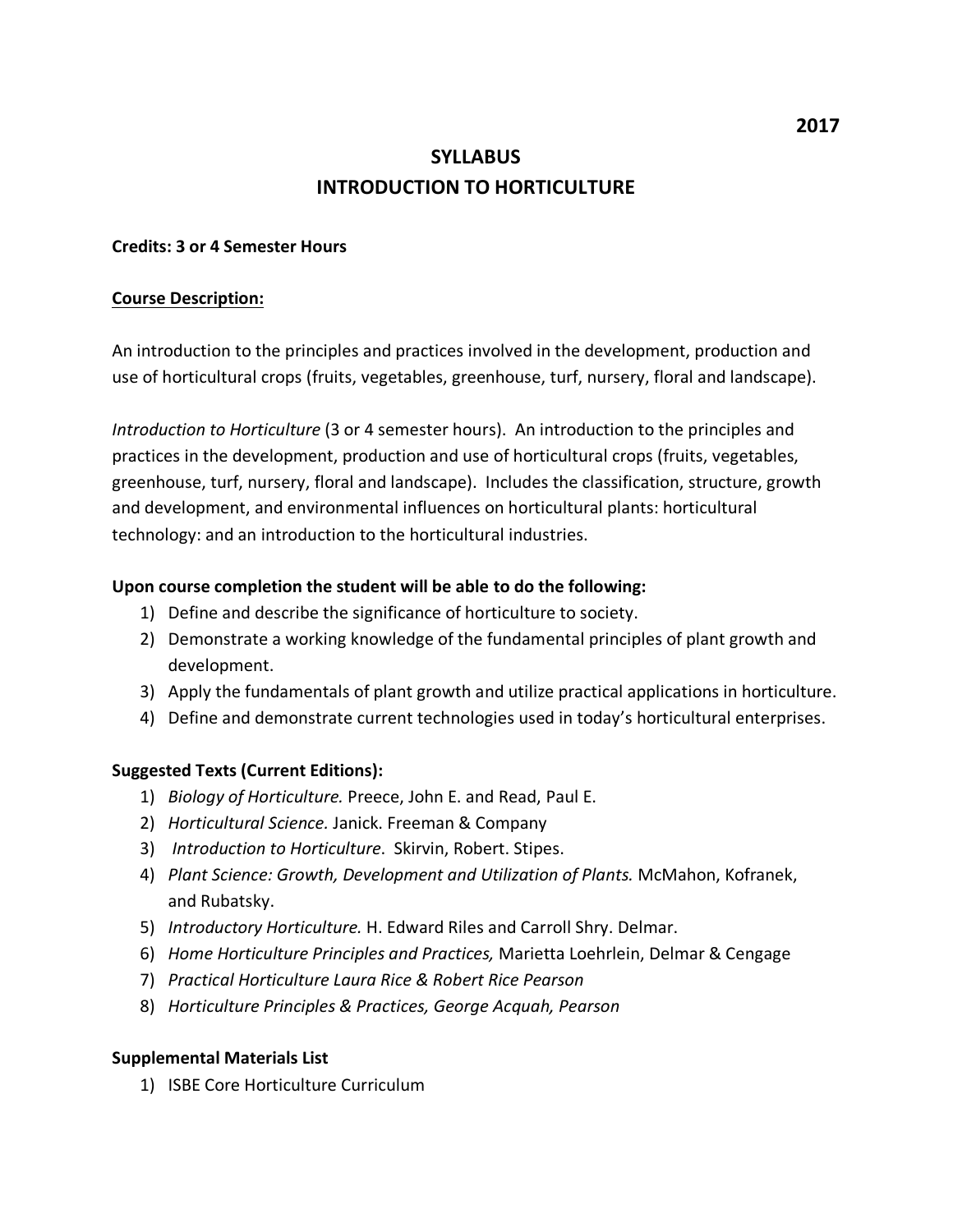2) Greenhouse Virtual Tours DVD. Author Dr. Mike Evans, University of Arkansas.

# **Course Outline:**

|      | <b>Topics</b> |                                                 | Periods (without labs) |  |
|------|---------------|-------------------------------------------------|------------------------|--|
| I.   | Introduction  |                                                 | $2 - 4$                |  |
|      | А.            | Scope and Importance: Local to Global           |                        |  |
|      | В.            | <b>Historical Perspective</b>                   |                        |  |
|      |               | C. Careers and Opportunities                    |                        |  |
| ΙΙ.  |               | The Biology of Horticulture                     | $8 - 10$               |  |
|      | Α.            | <b>Classification of Horticulture Plants</b>    |                        |  |
|      | В.            | The Structure of Horticultural Plants           |                        |  |
|      | C.            | Plant Growth and Development                    |                        |  |
|      |               | D. Environmental Factors Affecting Plant Growth |                        |  |
|      |               | and Development (Light, Temperature, Nutrient   |                        |  |
|      |               | Supply, Moisture, Atmosphere, Media)            |                        |  |
| III. |               | The technology of Horticulture                  | $16 - 20$              |  |
|      |               | A. Controlling the Plant Environment            |                        |  |
|      | В.            | <b>Directing Plant Growth</b>                   |                        |  |
|      | C.            | <b>Biological Competition</b>                   |                        |  |
|      | D.            | <b>Mechanisms of Propagation</b>                |                        |  |
|      |               | E. Plant Improvement                            |                        |  |
|      | F.            | Harvesting and Marketing                        |                        |  |
| IV.  |               | The Industry of Horticulture                    | $8 - 10$               |  |
|      |               | A. Horticultural Geography                      |                        |  |
|      | В.            | <b>Horticultural Enterprises</b>                |                        |  |
|      |               | C. Aesthetics of Horticulture                   |                        |  |
| V.   |               | <b>Additional/Optional Topics</b>               | $3 - 4$                |  |
|      |               | A. Examinations                                 |                        |  |
|      |               | Total                                           | 37-48                  |  |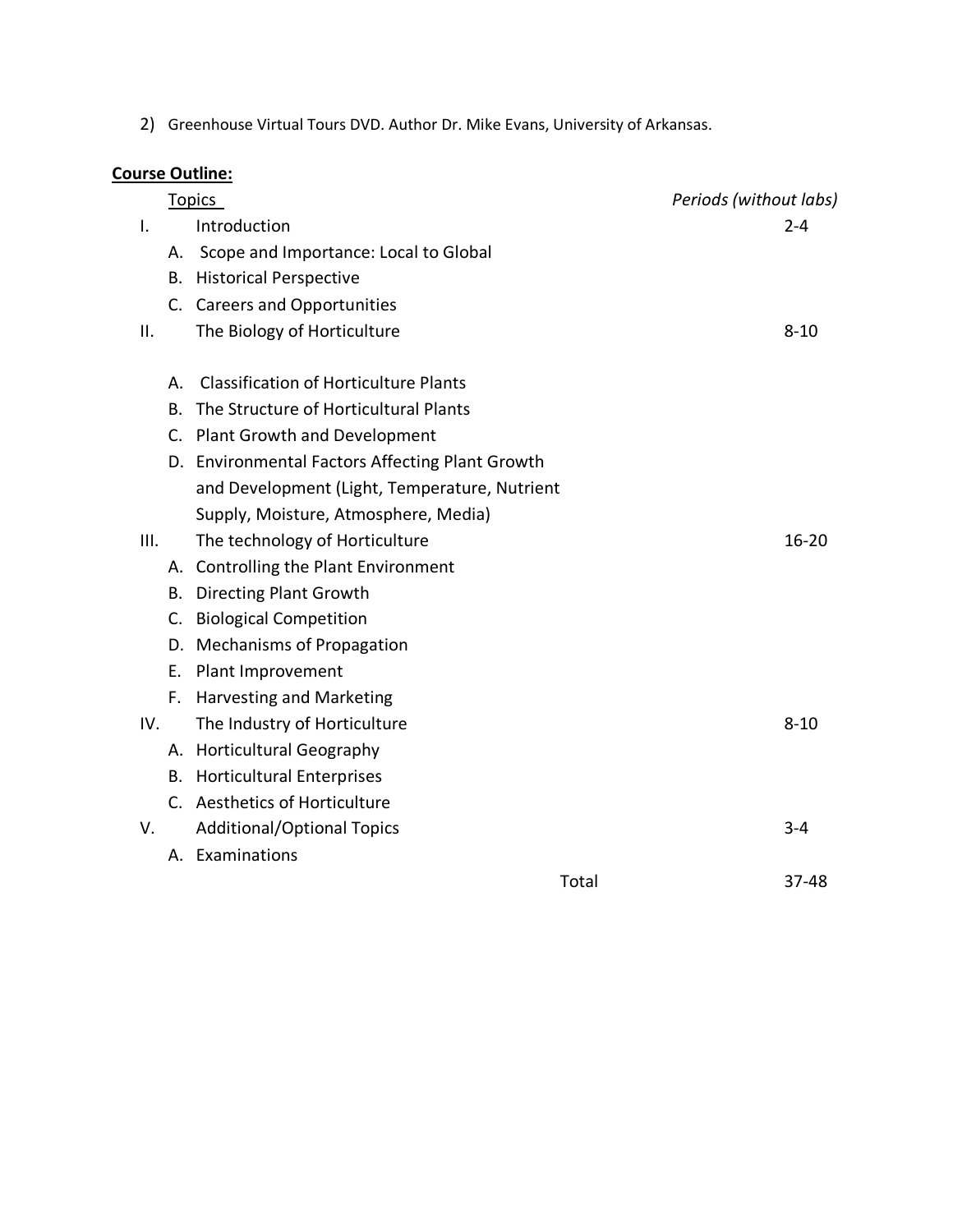## **SYLLABUS INTRODUCTION ANIMAL SCIENCE**

# **Credit: 3-4 semester hours; (includes minimum 1 cr. hr. lab requirement) No prerequisite**

It is recommended by the articulation committee that the maximum semester or quarter hours be included in the course.

# **Course Description**

*Introduction to Animal Science* (3-4 semester hrs. includes minimum 1 cr. hr. lab requirement @ 1500 minutes per credit hour)

The application of the sciences of genetics, physiology, and nutrition to the improvement of the animal industries and an introduction to management and production practices. Includes animal breeds, breeding and selection; anatomy, physiology, nutrition, growth; environment, health and sanitation; products and marketing; production technology and economics; animal behavior; and current issues in animal science.

# **Objectives:**

- 1. To demonstrate the application of the science of genetics; physiology and nutrition to the improvement of the animal science.
- 2. To acquaint the student with the management and production practices of these industries.
- 3. To familiarize the student with the products of these industries and their contribution to mankind and his environment.

# **Approved Texts:**

Blakely and Blade, *The Science of Animal Husbandry*, current edition

Ensminger, *Animal Science*, current edition

Taylor and Field, *Scientific Farm Animal Production*, current edition

## **Topics: Periods**

| Introduction |                      |  |
|--------------|----------------------|--|
|              | Scope and Importance |  |

- B. History, Growth, and Development of the Animal Industries
- C. Careers and Opportunities

| II. Breeds                                         |  |  |
|----------------------------------------------------|--|--|
| . Beef. Dairy. Horses. Companion Animals. Poultry. |  |  |

et, Dairy, Horses, Companion Animals, Poultry, Sheep and Swine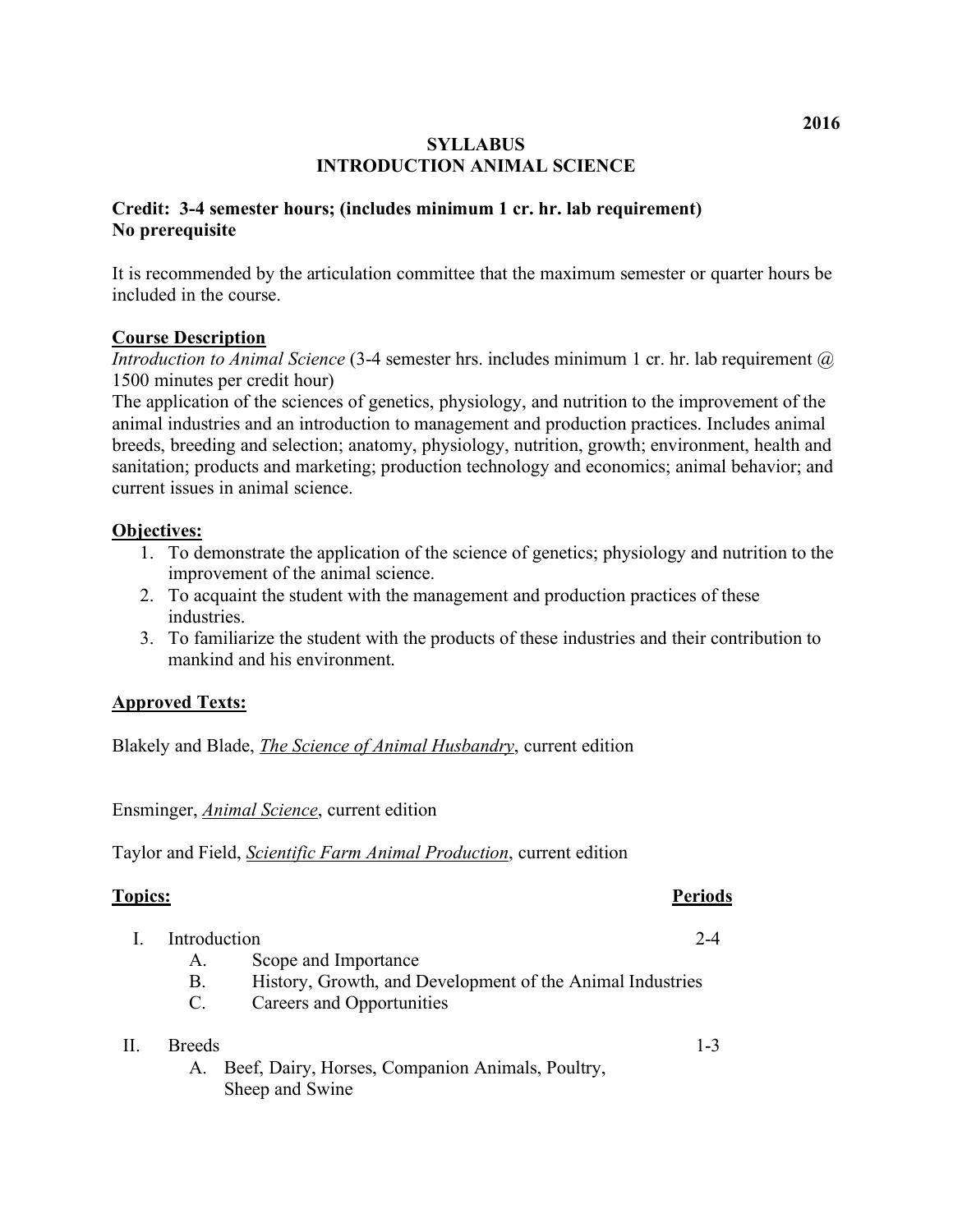| III.  | Breeding and Selection                       | $7-9$    |
|-------|----------------------------------------------|----------|
|       | A. Principle of Genetics                     |          |
|       | <b>B.</b> Selection Systems                  |          |
|       | C. Improvement Program                       |          |
|       | D. Mating System                             |          |
| IV.   | Anatomy and Physiology                       | $8 - 10$ |
|       | A. Skeletal and Muscular Systems             |          |
|       | <b>B.</b> Respiratory Circulatory Systems    |          |
|       | C. Endocrine Systems                         |          |
|       | D. Reproductive Systems                      |          |
|       | 1. Male                                      |          |
|       | 2. Female                                    |          |
|       | a. Milk secretion                            |          |
|       | b. Physiology of egg laying                  |          |
|       | E. Digestive Systems                         |          |
| V.    | Nutrition                                    | $7-9$    |
|       | A. Nutrients and Food Analysis               |          |
|       | Requirements<br><b>B.</b>                    |          |
|       | $C_{\cdot}$<br>Feedstuffs                    |          |
| VI.   | Growth                                       | $1 - 2$  |
|       | Measurement of Growth<br>A.                  |          |
|       | <b>B.</b><br><b>Factors affecting Growth</b> |          |
| VII.  | Environment                                  | $2 - 4$  |
|       | Temperature<br>А.                            |          |
|       | Humidity<br><b>B.</b>                        |          |
|       | Light<br>C.                                  |          |
|       | Space<br>D.                                  |          |
|       | Ε.<br>Adaptation                             |          |
| VIII. | <b>Health and Sanitation</b>                 | $3 - 5$  |
|       | <b>Sanitation Program</b><br>A.              |          |
|       | Disease Control Program<br><b>B.</b>         |          |
|       | $\mathcal{C}$ .<br>Parasite Control Program  |          |
|       | Public Health<br>D.                          |          |
|       | Ε.<br><b>Biosecurity</b>                     |          |
| IX.   | Product                                      | $8 - 10$ |
|       | Meat<br>A.                                   |          |
|       | Milk<br><b>B</b> .                           |          |
|       | $C_{\cdot}$<br>Eggs                          |          |
|       | D.<br>Wool                                   |          |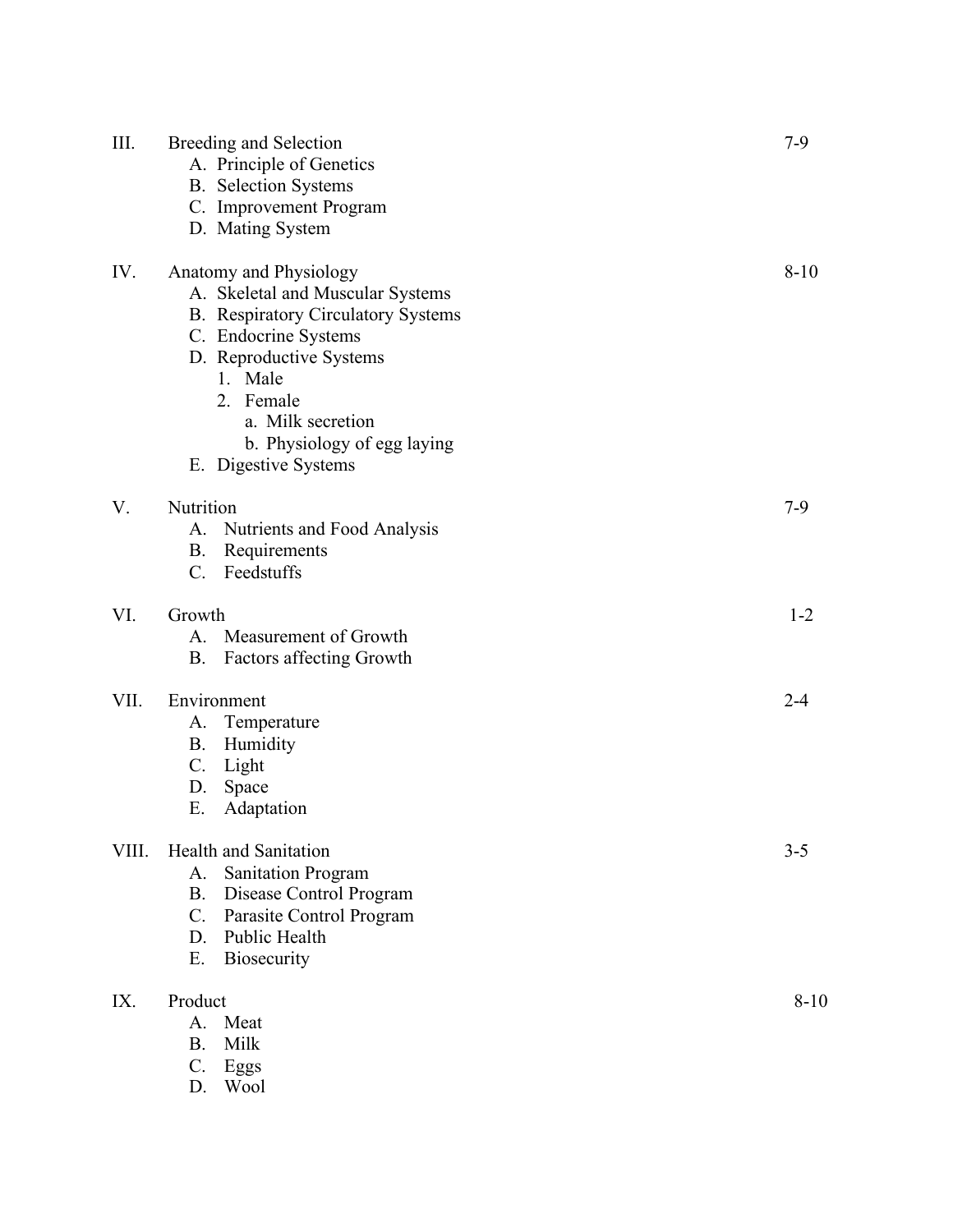| Х.    | Marketing<br><b>Systems</b><br>А.<br>Grading and Classification<br>В.                                                                                                                                           | $2 - 4$ |
|-------|-----------------------------------------------------------------------------------------------------------------------------------------------------------------------------------------------------------------|---------|
| XI.   | Production, Technology, and Economics<br>A. Performance Standards<br><b>B.</b> Livestock Enterprises<br>1. Contract farming<br>2. Vertical integration<br>3. Independent farming<br>C. Enterprise Cost Analysis | 4-6     |
| XII.  | Animal Behavior<br>A. Types of Animal                                                                                                                                                                           | $1 - 3$ |
| XIII. | <b>Current Issues</b><br>Animal Welfare and Ethics<br>$\mathsf{A}$<br>Waste Management<br>B.<br>Biotechnology<br>$C_{\cdot}$<br>Food Safety<br>D.                                                               | $2 - 4$ |

# **Recommendation**

LABS: Will vary based on facilities/resources of each individual institution, but in general are coordinated with lecture topics.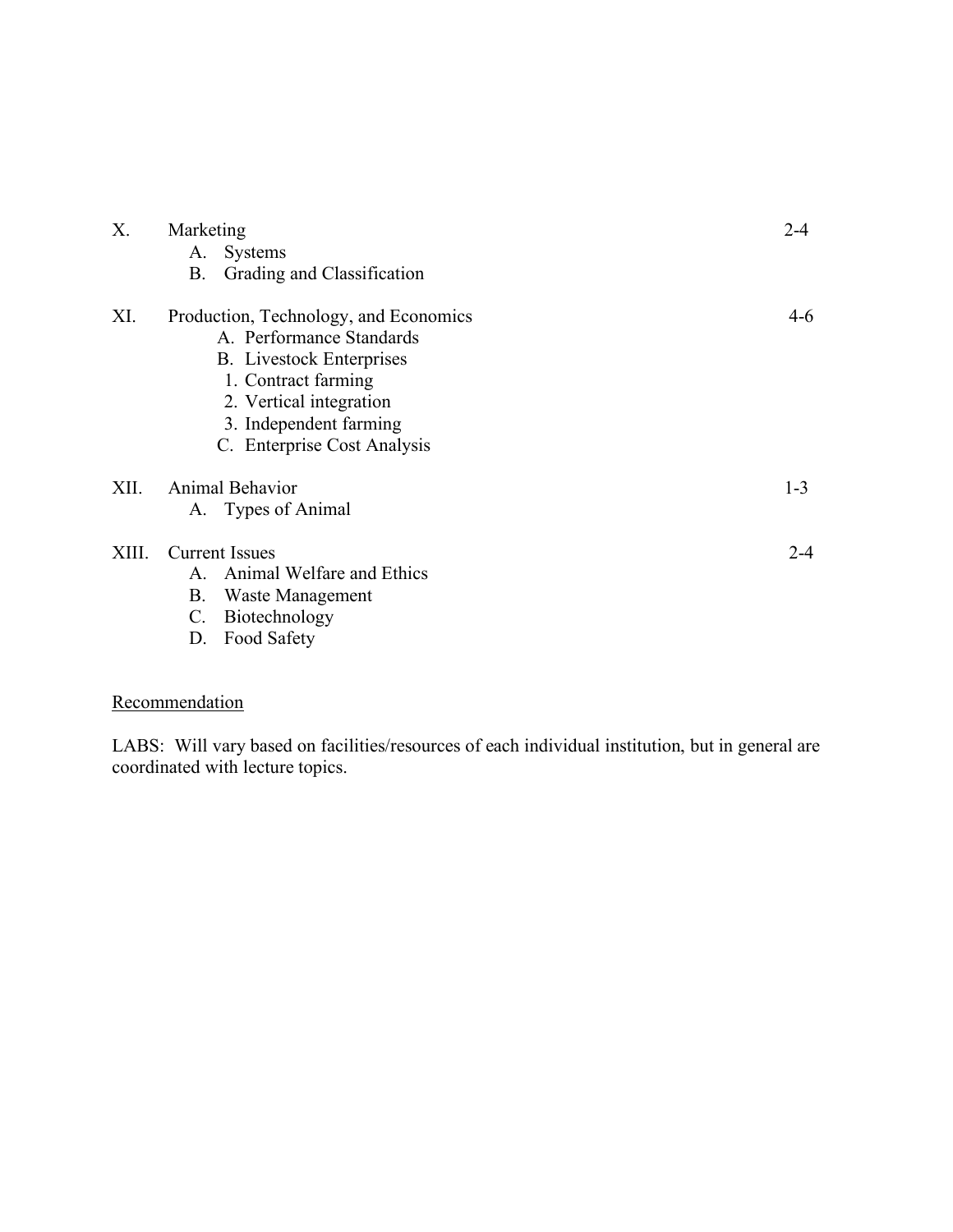# **Syllabus Introductory Floral Design**

**Credit:** 2-3 semester hours No Prerequisite

**Course Description:** An introduction to the principles involved in the design of floral arrangements.

*Introduction to Floral Design* (2-3 semester hours). An introduction to the principles of design applied to floral arrangements, including color, forms and lines, balance, types of floral arrangements, floral materials and accessories, and production techniques.

# **Objectives:**

- 1. The student will understand the basic principles and elements of floral design.
- 2. The student will have a working knowledge of the materials and accessories used in basic floral design.
- 3. The student will be proficient in the techniques of producing basic floral designs.

# **Suggested Texts:**

*The Art of Floral Design*, (newest edition) Hunter. Delmar Press, 3rd Ed. *Step by Step Instructions for Everyday Designs,* Teresa Lanker. Florist Review *Cut Flower Booklet*. Holland Flower Council: 00298. Holland Flower Bulb Institute. *Flowers: Creative Design.* Johnson, McKinley, Benz. *Principles of Floral Design: An Illustrated Guide,* Pat Diehl Scace & Jim M. DelPrince

*Workbook - Principles of Floral Design: An Illustrated Guide,* Joyce K. Brattoni

# **Course Outline:**

| Topics: |                                                   |                                                                                              | Periods (Without Labs) |
|---------|---------------------------------------------------|----------------------------------------------------------------------------------------------|------------------------|
| I.      | Introduction and Brief History                    |                                                                                              | $1 - 2$                |
| II.     | A.<br><b>B.</b><br>$\mathcal{C}$ .                | <b>Floral Materials</b><br>Flowers (Fresh, Dried, Artificial)<br>Accessories<br>Conditioning | $3-4$                  |
| III.    | Design<br>Α.<br><b>B.</b>                         | Principles of Design<br>Elements of Design                                                   | $3 - 5$                |
| IV.     | Color<br>A.<br><b>B.</b><br>$\mathcal{C}$ .<br>D. | Spectrum<br>Pigment<br>Dimension – Hue, Value, Intensity<br><b>Lighting Effects</b>          | $2 - 3$                |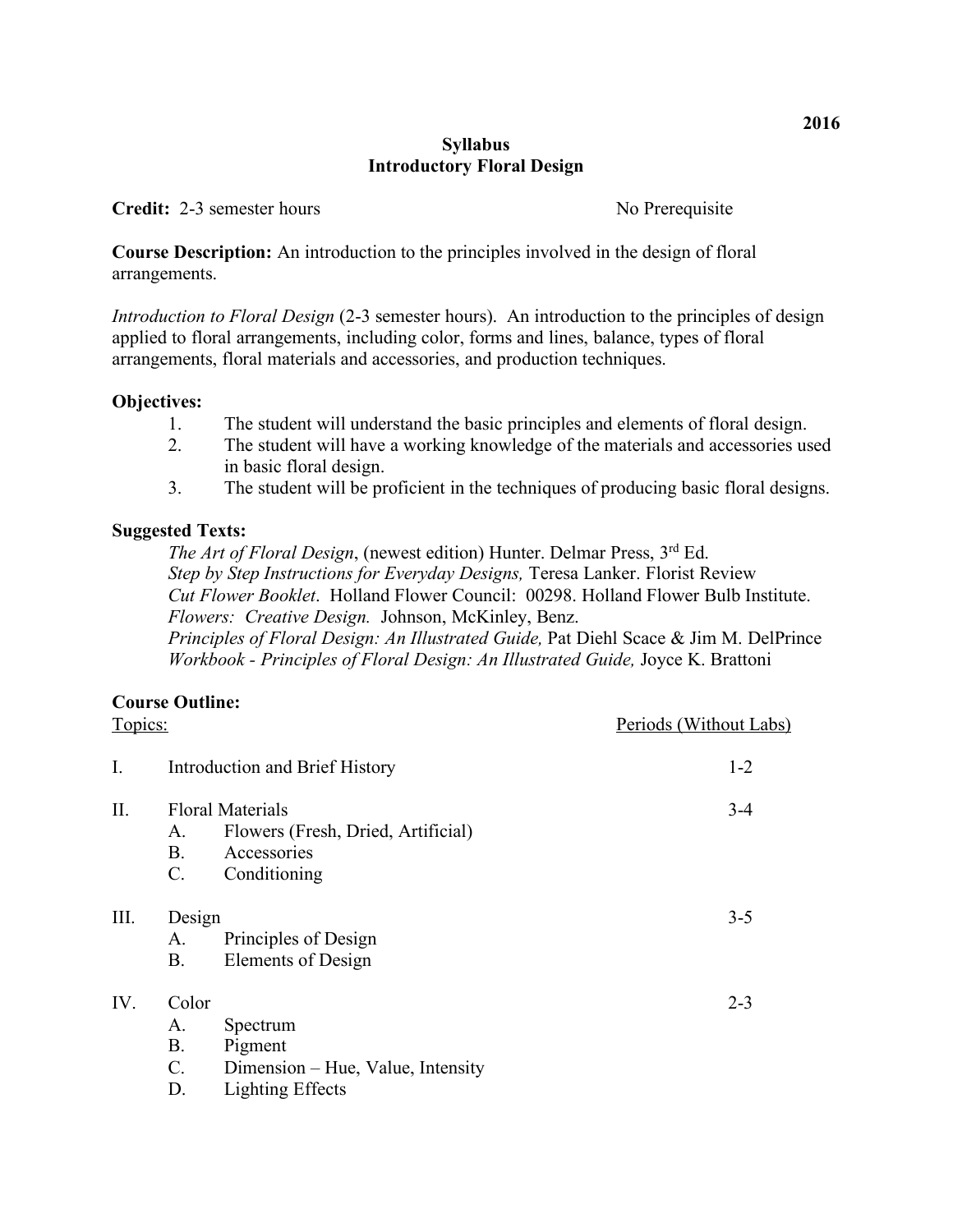| V.   | Linear Design used in Floral Design                                                      | $2 - 3$                         |  |  |
|------|------------------------------------------------------------------------------------------|---------------------------------|--|--|
|      | Formal<br>А.                                                                             |                                 |  |  |
|      | <b>B.</b><br>New Convention<br>$C_{\cdot}$                                               |                                 |  |  |
|      | <b>Parallel Systems</b><br>D.<br>Western Line                                            |                                 |  |  |
|      |                                                                                          |                                 |  |  |
| VI.  | Mass Design                                                                              | $2 - 3$                         |  |  |
|      | A. Triangular                                                                            |                                 |  |  |
|      | B. Circular                                                                              |                                 |  |  |
|      | C. Other                                                                                 |                                 |  |  |
| VII. | <b>Optional Topics</b>                                                                   | $3 - 5$                         |  |  |
|      | Terrariums and Dish Gardens<br>A.                                                        |                                 |  |  |
|      | <b>B.</b><br>Potted Plants – Decoration and Care                                         |                                 |  |  |
|      | $\mathcal{C}$ .<br>Organization and Operation of Retail Florist Shop                     |                                 |  |  |
|      | Total                                                                                    | $16 - 25$                       |  |  |
|      | <b>Suggested Laboratories</b> (Not necessarily in proper sequence):                      |                                 |  |  |
|      | Wiring and Taping Techniques                                                             | Dried or Permanent Arrangements |  |  |
|      | Corsage Assembly                                                                         | <b>Color Harmonies</b>          |  |  |
|      | Centerpiece                                                                              | Symmetrically-balanced          |  |  |
|      | Arrangements                                                                             | <b>Contemporary Designs</b>     |  |  |
|      | <b>Asymmetrically-balanced Arrangements</b>                                              | <b>Hogarth Curve</b>            |  |  |
|      | Hand held/hand tied                                                                      | Flower and Foliage ID           |  |  |
|      | Dish Garden/Terrarium Construction                                                       | <b>Floral Preservatives</b>     |  |  |
|      | Holiday and Special Occasion Arrangements                                                | Vase arrangement                |  |  |
|      | <b>Suggested References:</b>                                                             |                                 |  |  |
|      | A Teacher's Guide to Flower Arrangement. Fox.                                            |                                 |  |  |
|      | Extension Publications from Michigan, Ohio and Pennsylvania.                             |                                 |  |  |
|      | Educational Material. John Henry Company (cut flower ID cards).                          |                                 |  |  |
|      | Wire Service Visual Aids.                                                                |                                 |  |  |
|      | Basic Floral Design. TELEFLORA.                                                          |                                 |  |  |
|      | Florist Review Resources & Source Book                                                   |                                 |  |  |
|      | Floral Design Overlay Series. University of Illinois VAS #28.                            |                                 |  |  |
|      | Floriculture Bionda & Noland. Pearson                                                    |                                 |  |  |
|      | Floral Design & Interior Landscape Management, Noland. Pearson                           |                                 |  |  |
|      | The Cut Flower Companion. Mckinley<br>Flowers: Creative Design. Johnson, McKinley, Benz. |                                 |  |  |
|      | AIFD terminology book.                                                                   |                                 |  |  |
|      |                                                                                          |                                 |  |  |

*Cut Flower Companion*, Pat Scace, Florida State Review.

# **Suggested Web Sites:**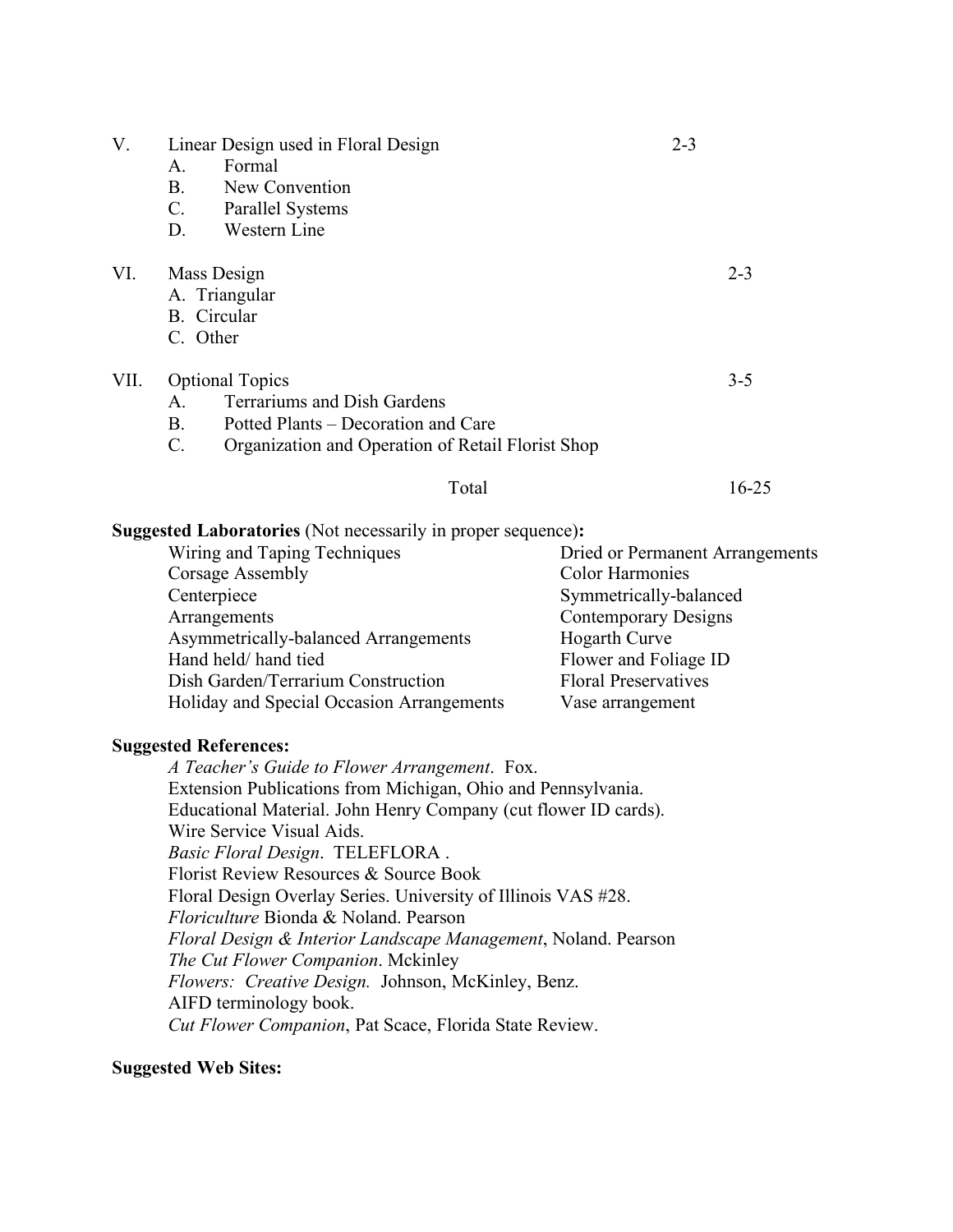Florint.org SierraFlowerFinder.com AIFD.org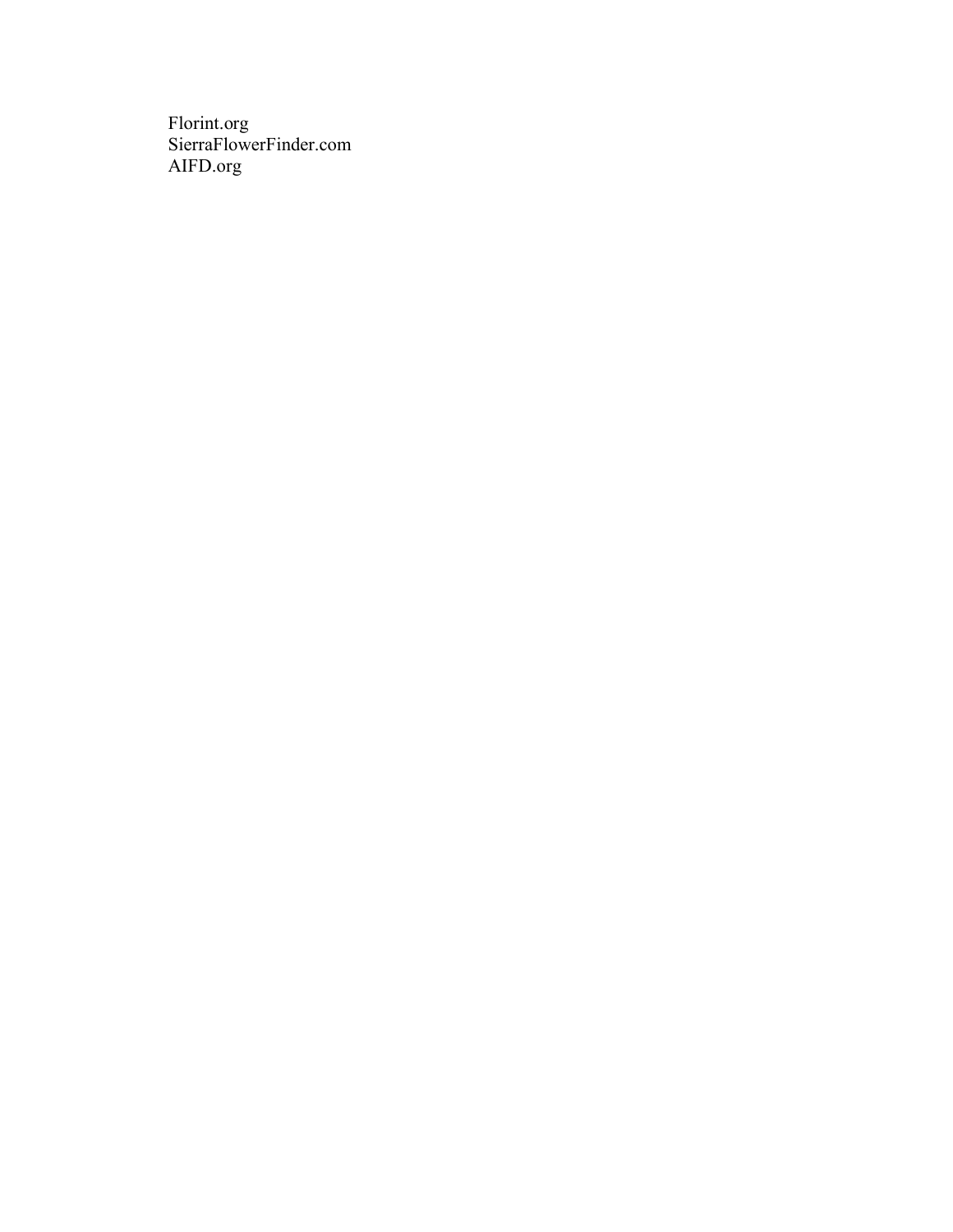# **SYLLABUS INTRODUCTION TO SOIL SCIENCE**

# **Credit: 3 or 4 semester hours (Minimum 1 cr. hr. lab required) Prerequisite: 1 course in H.S. Chemistry; College Chemistry is strongly recommended; Geology suggested**

## **Course Description:**

## *Introduction to Soil Science* (3 or 4 semester hours)

An introduction to the chemical, physical, and biological properties of soils; the origin, classification, and distribution of soils and their influence on people and food production; the management and conservation of soils; and the environmental impact of soil use.

## **Objectives:**

- 1. To develop an understanding and knowledge of the basic and applied chemical, physical, and biological concepts in soil.
- 2. To develop an understanding of the origin, classification, and distribution of soils and their relationship to people and food production.
- 3. To develop an understanding of the management and conservation of soils.
- 4. To develop an understanding of the environmental impact of soil use.

## **Suggested Texts: (Current edition recommended)**

*Elements of the Nature and Properties of Soils,* Brady, Nyle and Ray R Weil, Pearson. *The Nature and Properties of Soils*, Brady, Nyle and Ray R Weil, Pearson. *Soil Science and Management*, Plaster, Edward J., Delmar Publishers. *Understanding Soils,* Illinois Soil Classifiers Assoc., USDA, NRCS *Soil Biology,* NRCS **Laboratory Manuals: (Current edition recommended)** 

*Introduction Soil Laboratory Manual,* J.J. Hassett, Stipes.

*Introductory Soil Science Laboratory Manual,* Palmer and Troch, Iowa State.

*Introductory Experimental Soil Science,* Sabey, Klubek, Varsa, Chong.

## **Topics: Weeks**

I. Introduction 1-2

- A. Definition of Soil
- B. Soils as a Natural Body
- C. Soil Components-Air, Water, Inorganic, and Organic Solids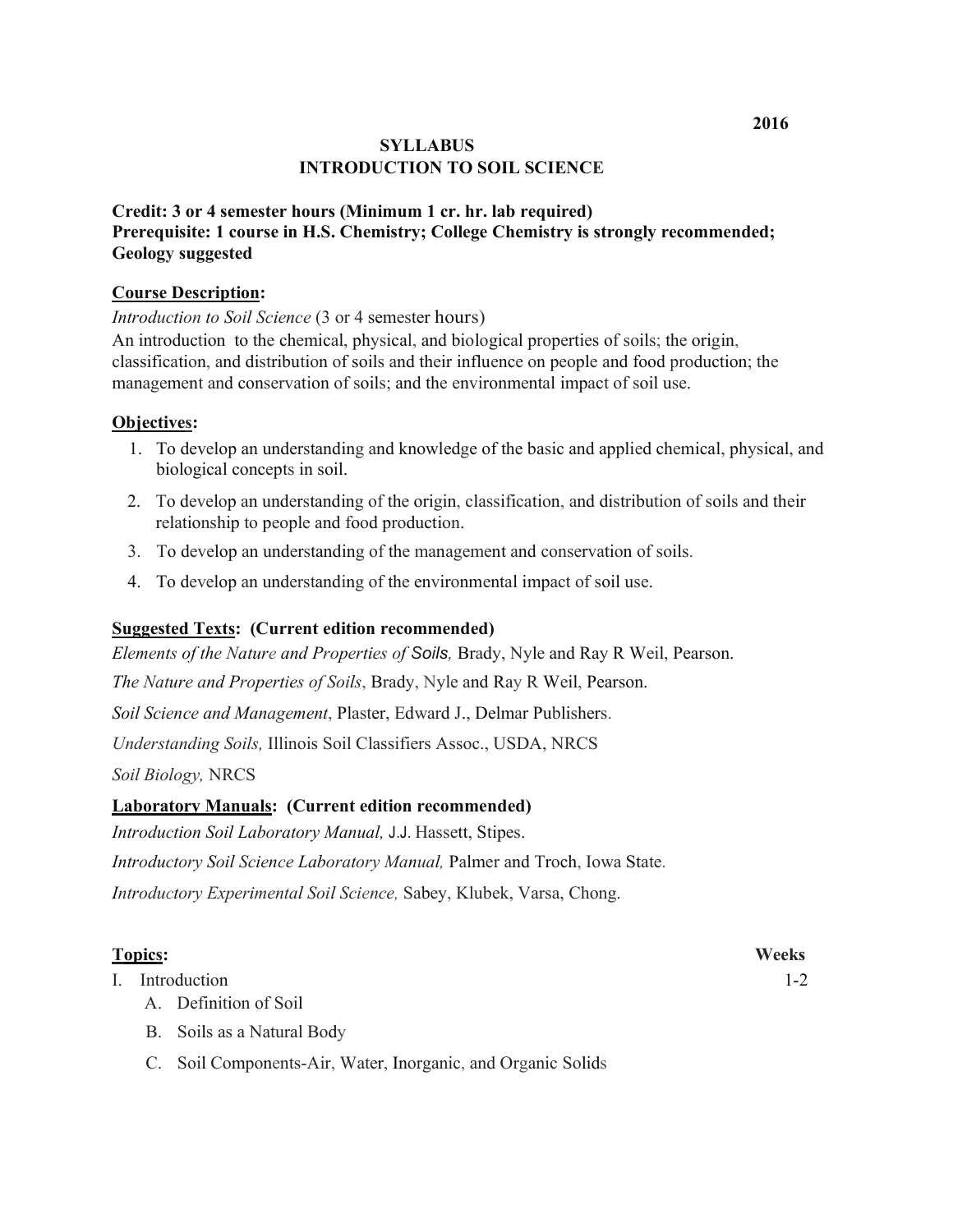## II. Physical Properties 2-4

- A. Soil Separates
- B. Texture
- C. Aggregation and Structure Characteristics
- D. Temperature
- E. Color
- F. Properties of Soil Mixture
- G. Pore Space
- H. Bulk Density
- I. Particle Density
- J. Aeration and Drainage
- K. Compaction
- L. Soil Water Relationships

#### III. Chemical Properties 2-4

- A. Morphology of Colloids
- B. Chemistry of Clays
- C. Ionic Exchange
- D. Acidity, Alkalinity (pH) and Salinity
- E. Reactions in Liming and Acidification

#### IV. Biological Properties 2-3

- A. Soil Organic Matter
- B. C:N Relationships
- C. N Transformation
- D. Soil Organism
- E. Sulfur Transformation

## V. Genesis and Classification 1-2

- A. Profile
- B. Soil Forming Factors
- C. Soil Survey Methods
- D. Soil Survey Reports
- E. Soil Distribution
- F. Classification System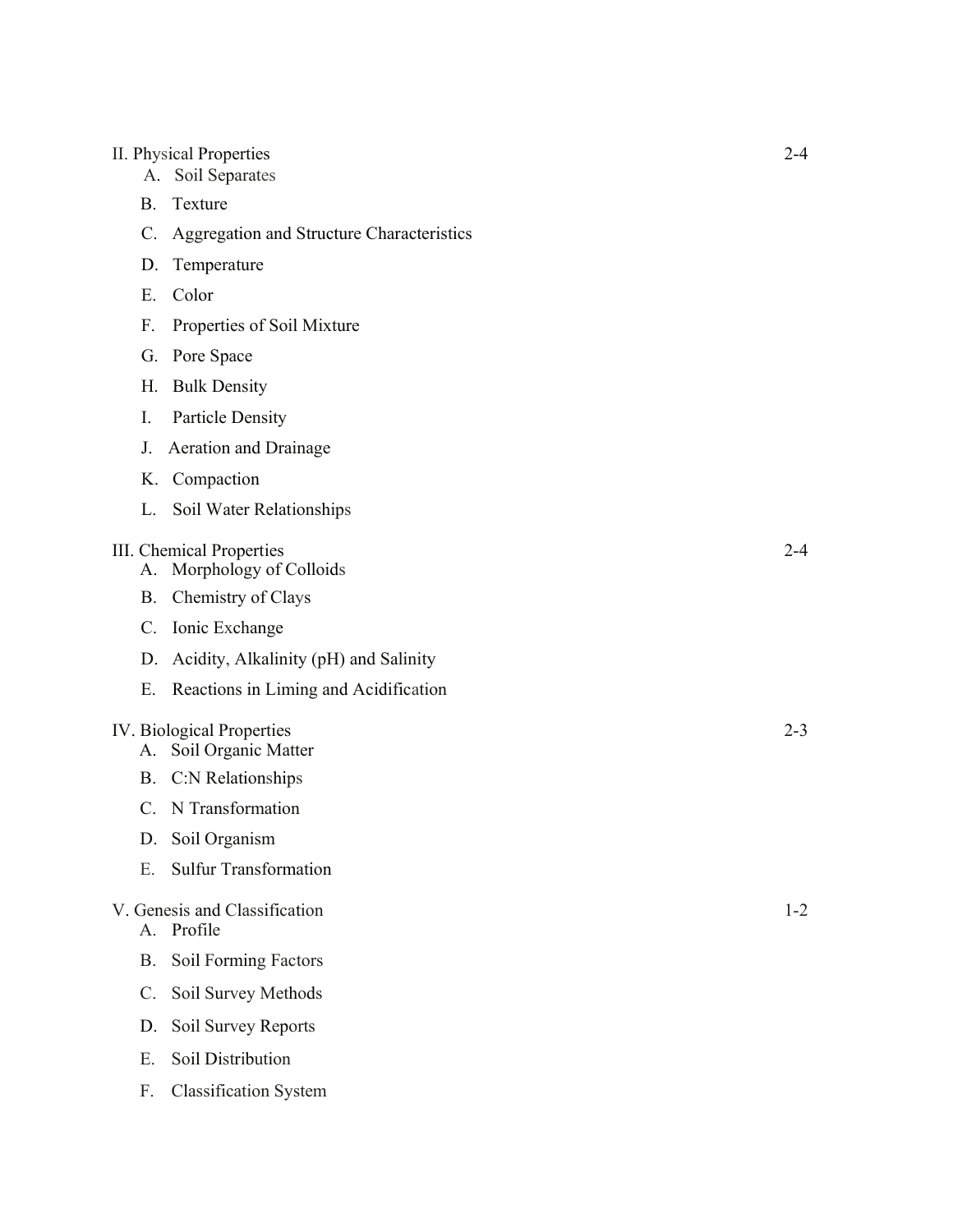VI. Conservation and Management 1-2

- A. Drainage
- B. Erosion: Mechanisms and Control
- C. Irrigation
- D. Land Use Classification
- E. Environmental Quality
	- 1. Plant and Animal Waste
	- 2. Municipal and Industrial By-Products
	- 3. Nutrient Loading
- F. Tillage Systems
- G. Wetlands
- H. Urban Soils
- I. Soil Health

VII. Soil Fertility and Fertilizers 1

- A. Essential Elements
- B. Fertilizers

## **Possible Lab Exercise or Activities:**

(Suggested minimum requirements would be a lab exercise or field trip for each major area of lecture.) Origin and Classification Soil Surveys Productivity Indexes Land Use Selection exercise, i.e., soil profile, description Texture Structure Bulk Density and Pore Space (compaction) Moisture N Transformation Temperature Ionic Exchange Acidity, Alkalinity-pH Nutrient Availability Soil Organic Matter Revised Universal Soil Loss Equation (R.U.S.L.E.) Fertilizer Recommendations Solu Bridge-Soluble Salts / EC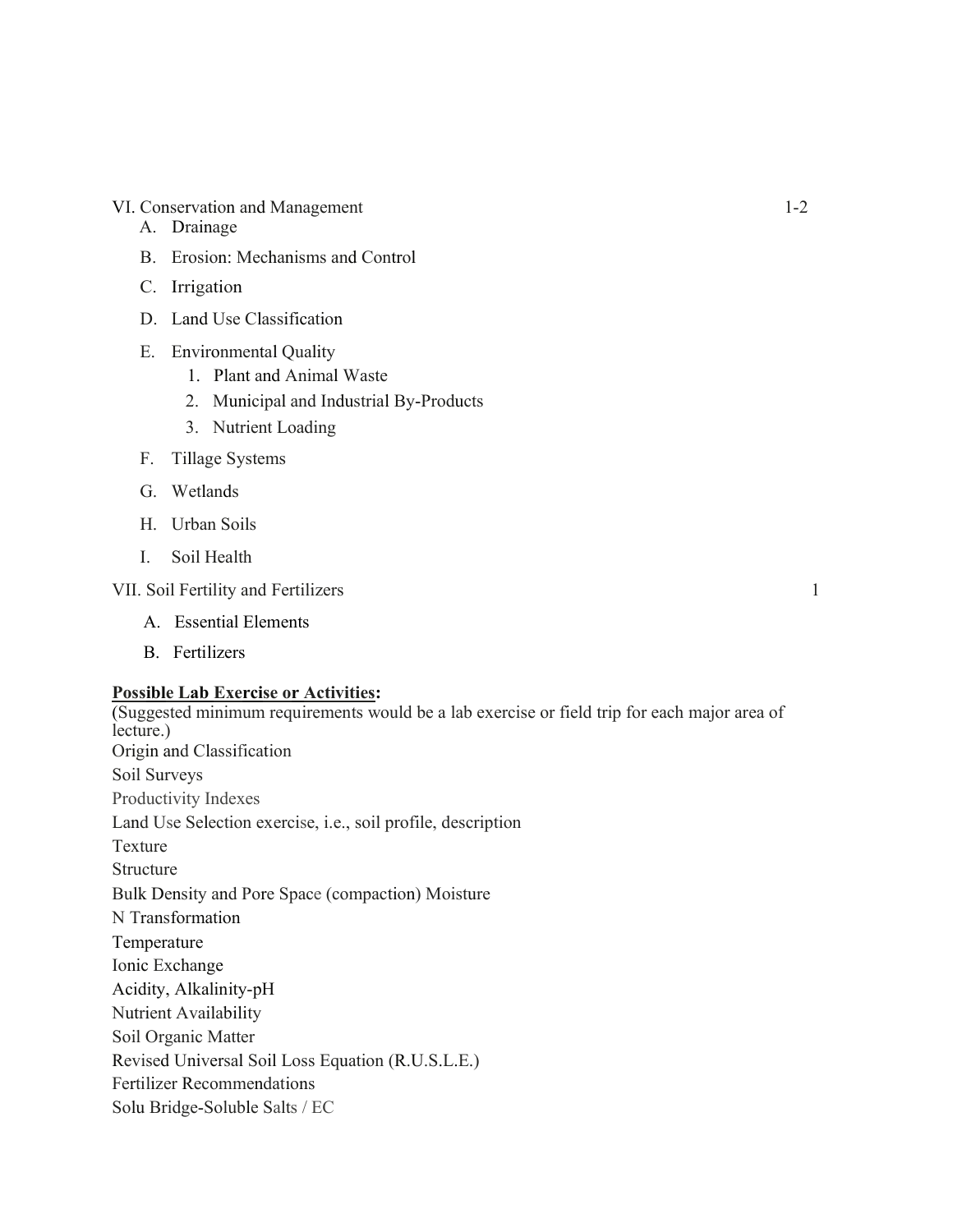Conservation and Management Using and Understanding GPS Tour of Soil Testing Lab Soil Sampling Procedure Horticulture Soils Urban Soils Soil biological activity Soil quality Soil water relation

## **References: (Current edition recommended)**

*Soil Science Simplified,* Khonke and Franzmeier, Waveland Press. *Soils and Soil Fertility,* Troch, F.R. and Thompson, L.M., Oxford Press. *Soil Fertilizer Handbook*, The Fertilizer Institute, Washington, D.C. PPI & others. Study manuals for CCA examination-American Society of Agronomy Test bank and online aids from textbook authors and publishers including Elements of the Nature & Properties of Soil, Pearson *Fundamentals of Soil Science,* Foth, H.D., Wiley Books Math in Soil Science NRCS Soil Quality Test Guide

## **Software:**

ArcMap-ESRI PPI - Nutrient management plan CCA CD PPI - MEY Software RUSLE Current NRCS Digital Soil Survey Maps Purdue soil program: www.agry.purdue.edu/courses/agry255/agry255.htm NRCS Soils Web Sites iFARM, United Soils Inc. website

## **Multi-media**

No Till, Protecting the Heartland-Syngenta Tracks to Tires-John Deere Tread Lightly and Pull Heavy-Caterpillar Price of Bounty – U of I Extension Point of Precision-PPI Faces of Change-PPI Point of Revolution-PPI Conservation on Your Own-Soil Conservation Services, National Association of Conservation Districts Production Agriculture-Feeding People, Protecting the Environment, PPI Forest Soils of Illinois Region 1 - Stronghurst, Fayette, Traer, Extension Services Prairie Soils of Illinois Region 1 - Tama, Muscatine, Sable,